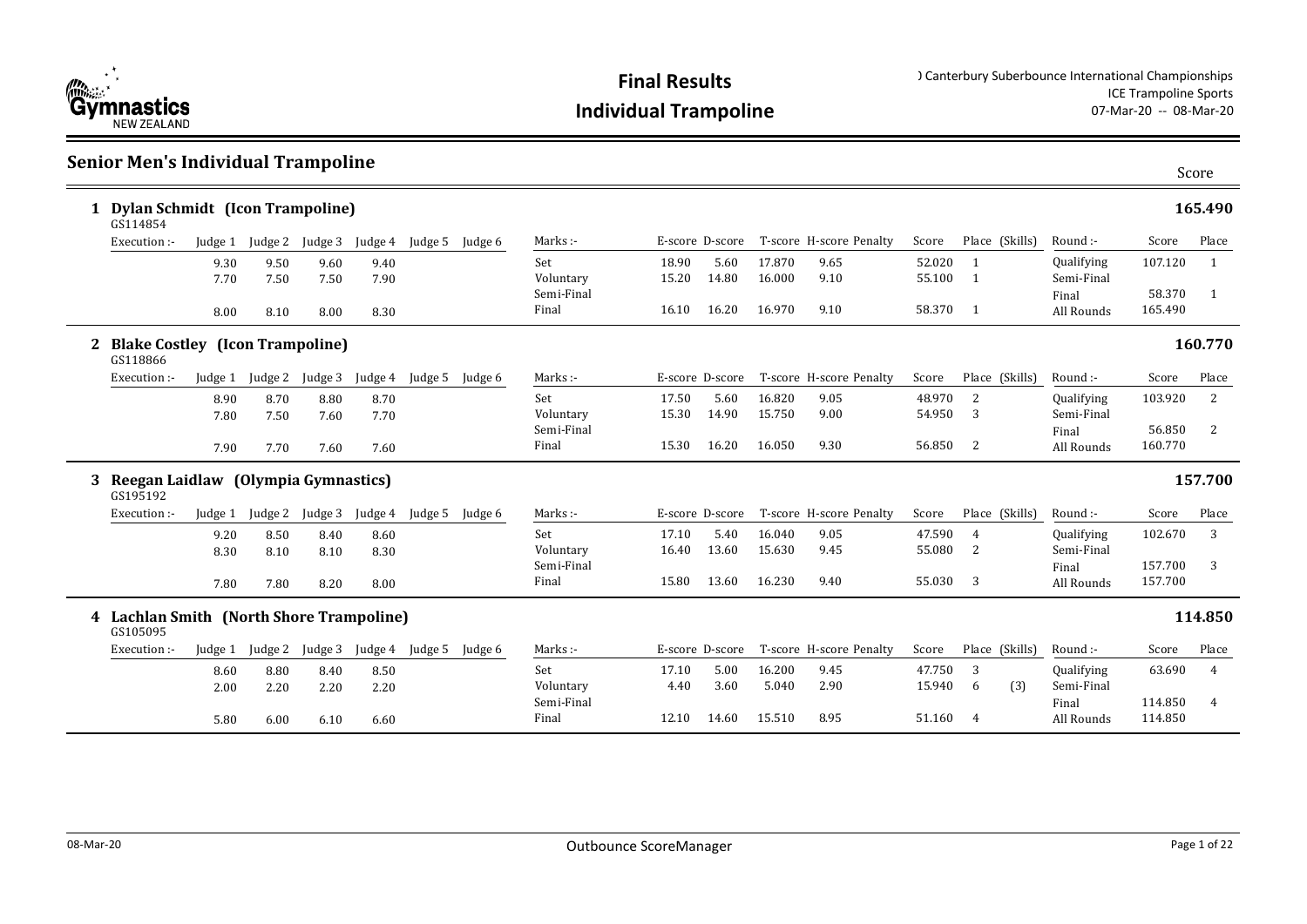

|                | <b>Senior Men's Individual Trampoline</b>                                                                                                                                                                                                                             |                      |                                                                                                                                                                                                                                      |                      |                      |                         |                  |                                         |                      |                      |                          |                         |                                                                                                                                                                                                                                                          |                           |                   |                                                                                                                                                                                                                   |                            | Score  |
|----------------|-----------------------------------------------------------------------------------------------------------------------------------------------------------------------------------------------------------------------------------------------------------------------|----------------------|--------------------------------------------------------------------------------------------------------------------------------------------------------------------------------------------------------------------------------------|----------------------|----------------------|-------------------------|------------------|-----------------------------------------|----------------------|----------------------|--------------------------|-------------------------|----------------------------------------------------------------------------------------------------------------------------------------------------------------------------------------------------------------------------------------------------------|---------------------------|-------------------|-------------------------------------------------------------------------------------------------------------------------------------------------------------------------------------------------------------------|----------------------------|--------|
| 5.             | <b>Campbell Robertson (ICE Trampoline and Tumbling)</b><br>GS113515                                                                                                                                                                                                   |                      |                                                                                                                                                                                                                                      |                      |                      |                         |                  |                                         |                      |                      |                          |                         |                                                                                                                                                                                                                                                          |                           |                   |                                                                                                                                                                                                                   |                            | 99.970 |
|                | Execution :-                                                                                                                                                                                                                                                          | Judge 1              | Judge 2                                                                                                                                                                                                                              | Judge 3              |                      | Judge 4 Judge 5 Judge 6 |                  | Marks:-                                 |                      | E-score D-score      |                          | T-score H-score Penalty | Score                                                                                                                                                                                                                                                    |                           | Place (Skills)    | Round :-                                                                                                                                                                                                          | Score                      | Place  |
|                |                                                                                                                                                                                                                                                                       | 5.40<br>3.70         | 5.40<br>3.60                                                                                                                                                                                                                         | 5.50<br>3.40         | 5.50<br>3.50         |                         |                  | Set<br>Voluntary<br>Semi-Final          | 10.90<br>7.10        | 1.30<br>7.80         | 11.550<br>8.130          | 6.05<br>4.45            | 29.800<br>27.480                                                                                                                                                                                                                                         | 5<br>$\overline{4}$       | (7)<br>(5)        | <b>Qualifying</b><br>Semi-Final<br>Final                                                                                                                                                                          | 57.280<br>99.970           | 5<br>5 |
|                |                                                                                                                                                                                                                                                                       | 6.00                 | 5.60                                                                                                                                                                                                                                 | 5.60                 | 5.50                 |                         |                  | Final                                   | 11.20                | 12.10                | 12.340                   | 7.05                    | 42.690                                                                                                                                                                                                                                                   | 5                         | (8)               | All Rounds                                                                                                                                                                                                        | 99.970                     |        |
|                | 6 Alex Withers (Christchurch School of Gymnastics)<br>GS197698                                                                                                                                                                                                        |                      |                                                                                                                                                                                                                                      |                      |                      |                         |                  |                                         |                      |                      |                          |                         |                                                                                                                                                                                                                                                          |                           |                   |                                                                                                                                                                                                                   |                            | 52.670 |
|                | Execution :-                                                                                                                                                                                                                                                          | Judge 1              | Judge 2                                                                                                                                                                                                                              | Judge 3              |                      | Judge 4 Judge 5 Judge 6 |                  | Marks :-                                |                      | E-score D-score      |                          | T-score H-score Penalty | Score                                                                                                                                                                                                                                                    |                           | Place (Skills)    | Round :-                                                                                                                                                                                                          | Score                      | Place  |
|                |                                                                                                                                                                                                                                                                       | 3.20<br>3.20         | 3.40<br>3.10                                                                                                                                                                                                                         | 3.60<br>3.20         | 3.30<br>3.10         |                         |                  | Set<br>Voluntary<br>Semi-Final          | 6.70<br>6.30         | 0.00<br>7.40         | 6.290<br>7.210           | 3.85<br>4.20            | 16.840<br>25.110                                                                                                                                                                                                                                         | $7\overline{ }$<br>-5     | (4)<br>(5)        | Qualifying<br>Semi-Final<br>Final                                                                                                                                                                                 | 41.950<br>52.670           | 6<br>6 |
|                |                                                                                                                                                                                                                                                                       | 1.20                 | 1.40                                                                                                                                                                                                                                 | 1.30                 | 1.30                 |                         |                  | Final                                   | 2.60                 | 3.20                 | 3.070                    | 1.85                    | 10.720                                                                                                                                                                                                                                                   | 6                         | (2)               | All Rounds                                                                                                                                                                                                        | 52.670                     |        |
|                | 7 Scott Phillips (ICE Trampoline and Tumbling)                                                                                                                                                                                                                        |                      |                                                                                                                                                                                                                                      |                      |                      |                         |                  |                                         |                      |                      |                          |                         |                                                                                                                                                                                                                                                          |                           |                   |                                                                                                                                                                                                                   |                            | 41.830 |
|                | Execution :-                                                                                                                                                                                                                                                          | Judge 1              | Judge 2                                                                                                                                                                                                                              | Judge 3              | Judge 4              | Judge 5                 | Judge 6          | Marks :-                                |                      | E-score D-score      |                          | T-score H-score Penalty | Score                                                                                                                                                                                                                                                    |                           | Place (Skills)    | Round :-                                                                                                                                                                                                          | Score                      | Place  |
|                |                                                                                                                                                                                                                                                                       | 4.60<br>0.80<br>0.80 | 4.80<br>0.70<br>0.70                                                                                                                                                                                                                 | 5.00<br>0.70<br>0.70 | 4.80<br>0.80<br>0.70 |                         |                  | Set<br>Voluntary<br>Semi-Final<br>Final | 9.60<br>1.50<br>1.40 | 0.60<br>1.50<br>1.50 | 13.730<br>3.200<br>1.500 | 5.35<br>0.95<br>1.00    | 29.280<br>7.150<br>5.400                                                                                                                                                                                                                                 | 6<br>$7\overline{ }$<br>7 | (6)<br>(1)<br>(1) | <b>Qualifying</b><br>Semi-Final<br>Final<br>All Rounds                                                                                                                                                            | 36.430<br>41.830<br>41.830 | 7<br>7 |
| Chair of Panel | <b>Judging Panels:</b><br><b>Qualifying Round</b><br><b>Execution Judge 1</b><br><b>Execution Judge 2</b><br><b>Execution Judge 3</b><br><b>Execution Judge 4</b><br>Horizontal Displacement<br>Ass. Horiz. Displacement<br>Difficulty Judge<br>Ass. Difficulty Judge |                      | Ken Olley (ICE)<br>Norma Merrick (Olympia)<br>Alana Costley (ICON)<br>Vicki Humphreys (ICE)<br>Janet Blind (North Shore)<br>Carolyn Wallis (Hamilton)<br>Kave Haves (CSG)<br>Jodie Alley (North Shore)<br>Jessica Thompson (Dunedin) |                      |                      |                         | Semi-Final Round |                                         |                      |                      |                          |                         | <b>Final Round</b><br>Chair of Panel<br><b>Execution Judge 1</b><br><b>Execution Judge 2</b><br><b>Execution Judge 3</b><br><b>Execution Judge 4</b><br>Horizontal Displacement<br>Ass. Horiz. Displacement<br>Difficulty Judge<br>Ass. Difficulty Judge |                           | Ken Olley (ICE)   | Norma Merrick (Olympia)<br>Alana Costley (ICON)<br>Vicki Humphreys (ICE)<br>Janet Blind (North Shore)<br>Carolyn Wallis (Hamilton)<br>Kaye Hayes (CSG)<br>Jodie Alley (North Shore)<br>Jessica Thompson (Dunedin) |                            |        |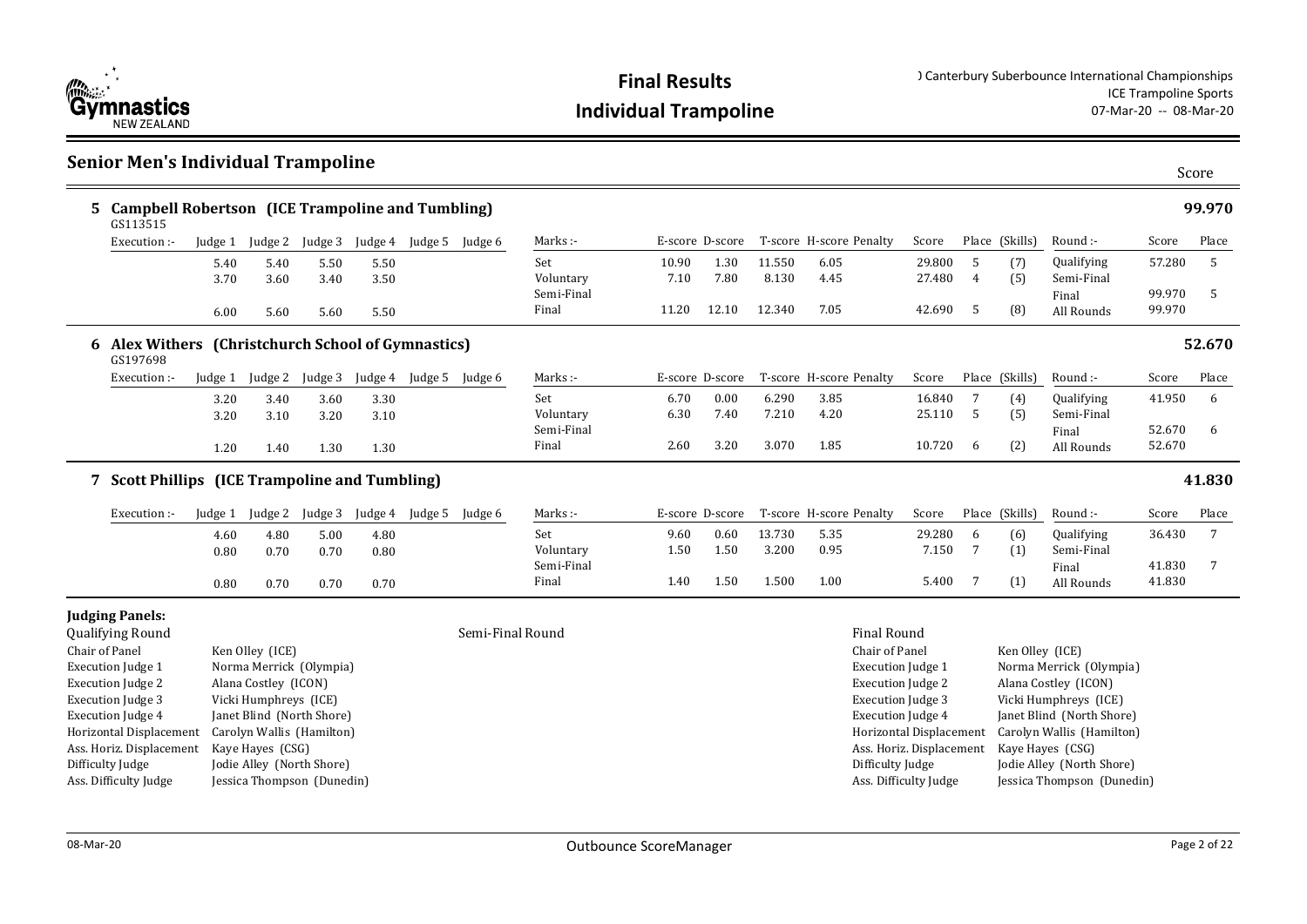

### **Senior Women's Individual Trampoline**

|   | 1 Madaline Davidson (Olympia Gymnastics)<br>GS113958          |         |         |         |         |         |         |                     |                 |       |        |                         |        |                |            |                    | 157.150      |
|---|---------------------------------------------------------------|---------|---------|---------|---------|---------|---------|---------------------|-----------------|-------|--------|-------------------------|--------|----------------|------------|--------------------|--------------|
|   | Execution :-                                                  | Judge 1 | Judge 2 | Judge 3 | Judge 4 | Judge 5 | Judge 6 | Marks :-            | E-score D-score |       |        | T-score H-score Penalty | Score  | Place (Skills) | Round :-   | Score              | Place        |
|   |                                                               | 9.00    | 9.00    | 8.90    | 8.40    |         |         | Set                 | 17.90           | 5.40  | 15.790 | 9.75                    | 48.840 | $\mathbf{1}$   | Qualifying | 102.530            | 1            |
|   |                                                               | 8.10    | 7.60    | 7.40    | 7.50    |         |         | Voluntary           | 15.10           | 14.40 | 14.840 | 9.35                    | 53.690 | $\overline{1}$ | Semi-Final |                    |              |
|   |                                                               |         |         |         |         |         |         | Semi-Final          |                 |       |        |                         |        |                | Final      | 157.150            | $\mathbf{1}$ |
|   |                                                               | 8.00    | 7.60    | 7.70    | 7.40    |         |         | Final               | 15.30           | 15.00 | 14.820 | 9.50                    | 54.620 | $\overline{1}$ | All Rounds | 157.150            |              |
|   | 2 Kate Nicholson (Icon Trampoline)<br>GS118908                |         |         |         |         |         |         |                     |                 |       |        |                         |        |                |            |                    | 138.270      |
|   | Execution :-                                                  | Judge 1 | Judge 2 | Judge 3 | Judge 4 | Judge 5 | Judge 6 | Marks :-            | E-score D-score |       |        | T-score H-score Penalty | Score  | Place (Skills) | Round :-   | Score              | Place        |
|   |                                                               | 7.90    | 8.10    | 8.00    | 7.80    |         |         | Set                 | 15.90           | 4.50  | 14.210 | 9.55                    | 44.160 | 2              | Qualifying | 90.380             | 2            |
|   |                                                               | 6.90    | 7.10    | 6.80    | 7.00    |         |         | Voluntary           | 13.90           | 10.50 | 12.770 | 9.05                    | 46.220 | $\overline{5}$ | Semi-Final |                    |              |
|   |                                                               |         |         |         |         |         |         | Semi-Final          |                 |       |        |                         |        |                | Final      | 138.270            | 2            |
|   |                                                               | 7.10    | 7.40    | 7.50    | 7.00    |         |         | Final               | 14.50           | 11.40 | 12.890 | 9.10                    | 47.890 | 3              | All Rounds | 138.270            |              |
| 3 | <b>Brooke Teear (ICE Trampoline and Tumbling)</b><br>GS218400 |         |         |         |         |         |         |                     |                 |       |        |                         |        |                |            |                    | 137.450      |
|   | Execution :-                                                  | Judge 1 | Judge 2 | Judge 3 | Judge 4 | Judge 5 | Judge 6 | Marks:-             | E-score D-score |       |        | T-score H-score Penalty | Score  | Place (Skills) | Round :-   | Score              | Place        |
|   |                                                               | 6.70    | 7.70    | 7.30    | 6.90    |         |         | Set                 | 14.20           | 4.50  | 13.460 | 9.20                    | 41.360 | 6              | Qualifying | 88.910             | -5           |
|   |                                                               | 6.90    | 7.50    | 7.10    | 7.10    |         |         | Voluntary           | 14.20           | 10.90 | 13.200 | 9.25                    | 47.550 | 2              | Semi-Final |                    |              |
|   |                                                               |         |         |         |         |         |         | Semi-Final          |                 |       |        |                         |        |                | Final      | 137.450            | 3            |
|   |                                                               | 7.30    | 7.40    | 7.40    | 7.30    |         |         | Final               | 14.70           | 10.90 | 13.540 | 9.40                    | 48.540 | 2              | All Rounds | 137.450            |              |
|   | 4 Rhona Robertson (Icon Trampoline)<br>GS177176               |         |         |         |         |         |         |                     |                 |       |        |                         |        |                |            |                    | 135.960      |
|   | Execution :-                                                  | Judge 1 | Judge 2 | Judge 3 | Judge 4 | Judge 5 | Judge 6 | Marks :-            | E-score D-score |       |        | T-score H-score Penalty | Score  | Place (Skills) | Round :-   | Score              | Place        |
|   |                                                               |         |         |         |         |         |         |                     |                 |       |        |                         |        |                |            |                    |              |
|   |                                                               | 7.20    | 7.40    | 7.80    | 7.60    |         |         | Set                 | 15.00           | 3.60  | 14.080 | 9.50                    | 42.180 | 5              | Qualifying | 89.120             | 3            |
|   |                                                               | 6.80    | 7.00    | 7.20    | 7.20    |         |         | Voluntary           | 14.20           | 9.70  | 13.690 | 9.35                    | 46.940 | 4              | Semi-Final |                    |              |
|   |                                                               |         |         |         |         |         |         | Semi-Final<br>Final | 14.30           | 9.70  | 13.540 | 9.30                    | 46.840 | $\overline{4}$ | Final      | 135.960<br>135.960 | 4            |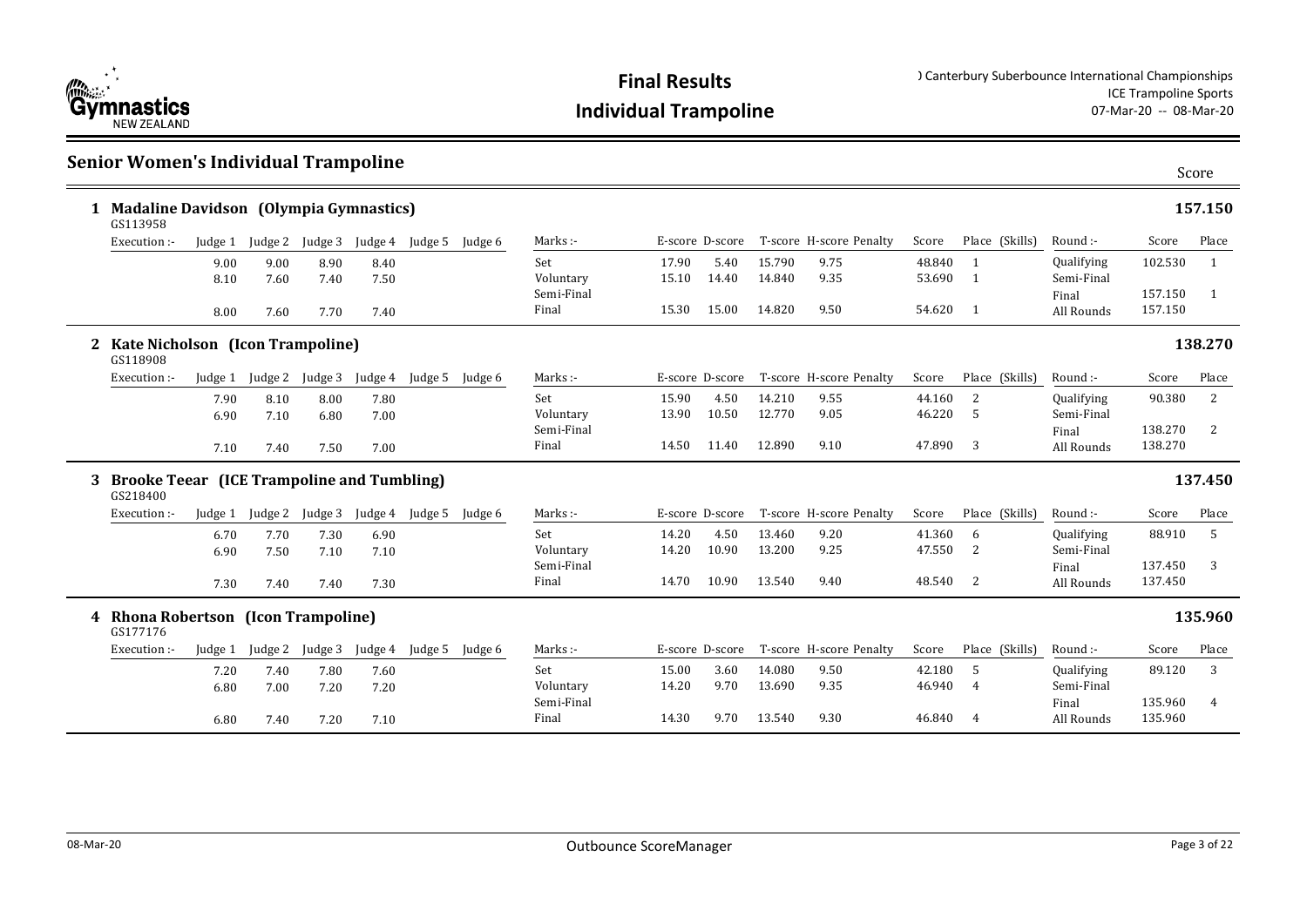

| <b>Senior Women's Individual Trampoline</b>                                       |              |                                            |              |              |                         |                  |                     |                 |              |                  |                                      |                   |                      |                 |                          |                    | Score   |
|-----------------------------------------------------------------------------------|--------------|--------------------------------------------|--------------|--------------|-------------------------|------------------|---------------------|-----------------|--------------|------------------|--------------------------------------|-------------------|----------------------|-----------------|--------------------------|--------------------|---------|
| <b>Melissa Romeril (Icon Trampoline)</b><br>GS215772                              |              |                                            |              |              |                         |                  |                     |                 |              |                  |                                      |                   |                      |                 |                          |                    | 120.280 |
| Execution :-                                                                      | Judge 1      | Judge 2                                    | Judge 3      | Judge 4      | Judge 5 Judge 6         |                  | Marks:-             | E-score D-score |              |                  | T-score H-score Penalty              | Score             |                      | Place (Skills)  | Round :-                 | Score              | Place   |
|                                                                                   | 7.30<br>7.10 | 7.60<br>7.70                               | 7.40<br>7.50 | 7.60<br>7.40 |                         |                  | Set<br>Voluntary    | 15.00<br>14.90  | 3.30<br>9.70 | 13.570<br>13.170 | 9.20<br>9.65                         | 41.070<br>47.420  | $7\overline{ }$<br>3 |                 | Qualifying<br>Semi-Final | 88.490             | 6       |
|                                                                                   | 5.10         | 5.00                                       | 5.10         | 5.00         |                         |                  | Semi-Final<br>Final | 10.10           | 6.40         | 9.040            | 6.25                                 | 31.790            | 6                    | (7)             | Final<br>All Rounds      | 120.280<br>120.280 | 5       |
| 6 Braida Thomas (ICE Trampoline and Tumbling)<br>GS535732                         |              |                                            |              |              |                         |                  |                     |                 |              |                  |                                      |                   |                      |                 |                          |                    | 107.960 |
| Execution:                                                                        | Judge 1      | Judge 2                                    | Judge 3      | Judge 4      | Judge 5                 | Judge 6          | Marks :-            | E-score D-score |              |                  | T-score H-score Penalty              | Score             |                      | Place (Skills)  | Round :-                 | Score              | Place   |
|                                                                                   | 8.10<br>3.40 | 8.00<br>3.40                               | 8.30<br>3.30 | 8.00<br>3.20 |                         |                  | Set<br>Voluntary    | 16.10<br>6.70   | 3.20<br>4.10 | 14.630<br>6.070  | 9.45<br>3.80                         | 43.380<br>20.670  | 3<br>$7\overline{ }$ | (4)             | Qualifying<br>Semi-Final | 64.050             | 7       |
|                                                                                   | 6.80         | 7.20                                       | 7.10         | 6.90         |                         |                  | Semi-Final<br>Final | 14.00           | 8.40         | 13.110           | 8.40                                 | 43.910            | 5                    | (9)             | Final<br>All Rounds      | 107.960<br>107.960 | 6       |
| 7 Natalie Donovan (ICE Trampoline and Tumbling)<br>GS275833                       |              |                                            |              |              |                         |                  |                     |                 |              |                  |                                      |                   |                      |                 |                          |                    | 93.960  |
| Execution :-                                                                      | Judge 1      | Judge 2                                    | Judge 3      |              | Judge 4 Judge 5 Judge 6 |                  | Marks:-             | E-score D-score |              |                  | T-score H-score Penalty              | Score             |                      | Place (Skills)  | Round:-                  | Score              | Place   |
|                                                                                   | 7.90<br>6.90 | 7.70<br>6.60                               | 8.20<br>7.00 | 8.10<br>7.30 |                         |                  | Set<br>Voluntary    | 16.00<br>13.90  | 3.40<br>9.50 | 14.360<br>13.440 | 9.55<br>8.95                         | 43.310<br>45.790  | $\overline{4}$<br>6  |                 | Qualifying<br>Semi-Final | 89.100             | 4       |
|                                                                                   | 0.50         | 0.60                                       | 0.50         | 0.50         |                         |                  | Semi-Final<br>Final | 1.00            | 1.50         | 1.560            | 0.80                                 | 4.860             | 7                    | (1)             | Final<br>All Rounds      | 93.960<br>93.960   | 7       |
| <b>Judging Panels:</b><br>Qualifying Round<br>Chair of Panel<br>Execution Judge 1 |              | Ken Olley (ICE)<br>Norma Merrick (Olympia) |              |              |                         | Semi-Final Round |                     |                 |              |                  | <b>Final Round</b><br>Chair of Panel | Execution Judge 1 |                      | Ken Olley (ICE) | Norma Merrick (Olympia)  |                    |         |

| Chair of Panel           | Ken Olley (ICE)            |
|--------------------------|----------------------------|
| <b>Execution Judge 1</b> | Norma Merrick (Olympia)    |
| <b>Execution Judge 2</b> | Alana Costley (ICON)       |
| <b>Execution Judge 3</b> | Vicki Humphreys (ICE)      |
| <b>Execution Judge 4</b> | Janet Blind (North Shore)  |
| Horizontal Displacement  | Carolyn Wallis (Hamilton)  |
| Ass. Horiz. Displacement | Kaye Hayes (CSG)           |
| Difficulty Judge         | Jodie Alley (North Shore)  |
| Ass. Difficulty Judge    | Jessica Thompson (Dunedin) |
|                          |                            |

### Execution Judge 1 Norma Merrick (Olympia) Execution Judge 2 Alana Costley (ICON) Execution Judge 3 Vicki Humphreys (ICE) Execution Judge 4 Janet Blind (North Shore) Horizontal Displacement Carolyn Wallis (Hamilton) Ass. Horiz. Displacement Kaye Hayes (CSG) Difficulty Judge Jodie Alley (North Shore) Ass. Difficulty Judge Jessica Thompson (Dunedin)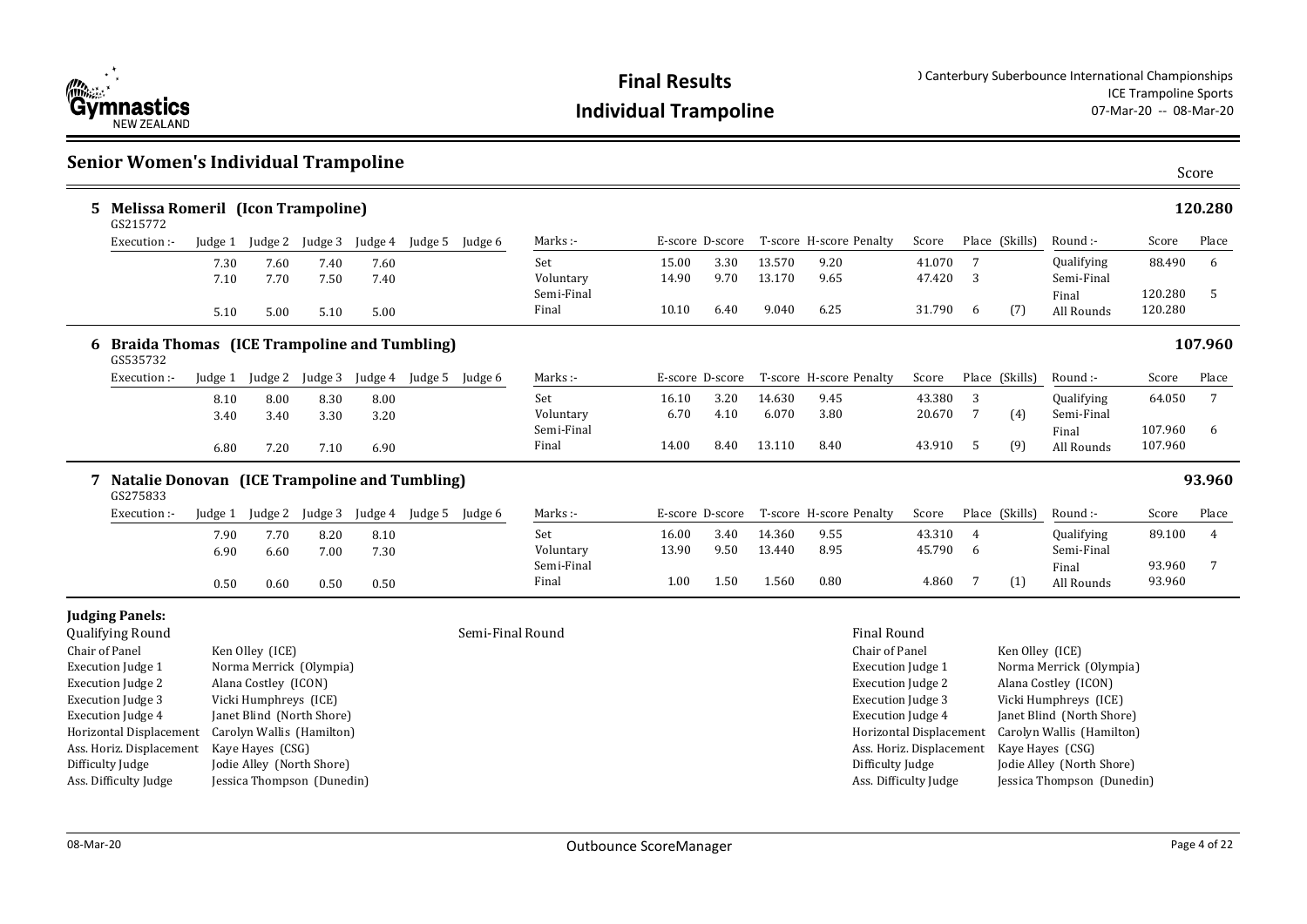

### **Junior Men's Individual Trampoline**

| 1 Liam Costley (Icon Trampoline)<br>GS118867          |         |                         |         |         |                 |         |            |       |                 |        |                         |      |        |                |            |         | 147.020 |
|-------------------------------------------------------|---------|-------------------------|---------|---------|-----------------|---------|------------|-------|-----------------|--------|-------------------------|------|--------|----------------|------------|---------|---------|
| Execution :-                                          |         | Judge 1 Judge 2 Judge 3 |         | Judge 4 | Judge 5         | Judge 6 | Marks :-   |       | E-score D-score |        | T-score H-score Penalty |      | Score  | Place (Skills) | Round :-   | Score   | Place   |
|                                                       | 9.20    | 9.30                    | 9.20    | 9.00    |                 |         | Set        | 18.40 | 0.00            | 16.060 | 9.65                    |      | 44.110 | $\mathbf{1}$   | Qualifying | 96.930  | -1      |
|                                                       | 7.60    | 7.60                    | 7.60    | 7.60    |                 |         | Voluntary  | 15.20 | 14.00           | 14.820 | 9.40                    | 0.60 | 52.820 | 1              | Semi-Final |         |         |
|                                                       |         |                         |         |         |                 |         | Semi-Final |       |                 |        |                         |      |        |                | Final      | 50.090  | 1       |
|                                                       | 7.70    | 7.50                    | 7.10    | 7.20    |                 |         | Final      | 14.70 | 12.50           | 14.690 | 8.80                    | 0.60 | 50.090 | -1             | All Rounds | 147.020 |         |
| 2 Nathan Monkton (North Shore Trampoline)<br>GS163175 |         |                         |         |         |                 |         |            |       |                 |        |                         |      |        |                |            |         | 141.880 |
| Execution :-                                          | Judge 1 | Judge 2 Judge 3         |         |         | Judge 4 Judge 5 | Judge 6 | Marks :-   |       | E-score D-score |        | T-score H-score Penalty |      | Score  | Place (Skills) | Round:     | Score   | Place   |
|                                                       | 8.10    | 8.90                    | 8.50    | 8.20    |                 |         | Set        | 16.70 | 0.00            | 16.190 | 9.55                    |      | 42.440 | <sup>2</sup>   | Qualifying | 94.020  | 2       |
|                                                       | 7.20    | 7.10                    | 7.20    | 7.10    |                 |         | Voluntary  | 14.30 | 13.10           | 15.080 | 9.10                    |      | 51.580 | 2              | Semi-Final |         |         |
|                                                       |         |                         |         |         |                 |         | Semi-Final |       |                 |        |                         |      |        |                | Final      | 141.880 | 2       |
|                                                       | 7.00    | 6.90                    | 7.10    | 7.10    |                 |         | Final      | 14.10 | 10.90           | 14.310 | 8.55                    |      | 47.860 | - 5            | All Rounds | 141.880 |         |
| 3 Jack West (Hamilton City)<br>GS227343               |         |                         |         |         |                 |         |            |       |                 |        |                         |      |        |                |            |         | 140.340 |
| Execution :-                                          | Judge 1 | Judge 2                 | Judge 3 | Judge 4 | Judge 5         | Judge 6 | Marks :-   |       | E-score D-score |        | T-score H-score Penalty |      | Score  | Place (Skills) | Round :-   | Score   | Place   |
|                                                       | 8.30    | 8.40                    | 8.40    | 8.60    |                 |         | Set        | 16.80 | 0.00            | 15.300 | 9.25                    |      | 41.350 | -5             | Qualifying | 90.340  | 3       |
|                                                       | 6.90    | 6.80                    | 7.10    | 7.30    |                 |         | Voluntary  | 14.00 | 10.70           | 14.690 | 9.60                    |      | 48.990 | -5             | Semi-Final |         |         |
|                                                       |         |                         |         |         |                 |         | Semi-Final |       |                 |        |                         |      |        |                | Final      | 140.340 | 3       |
|                                                       | 8.00    | 7.30                    | 7.40    | 7.60    |                 |         | Final      | 15.00 | 10.70           | 14.600 | 9.70                    |      | 50.000 | 3              | All Rounds | 140.340 |         |
| 4 Regan Langford (Icon Trampoline)<br>GS251605        |         |                         |         |         |                 |         |            |       |                 |        |                         |      |        |                |            |         | 139.286 |
| Execution :-                                          | Judge 1 | Judge 2                 | Judge 3 | Judge 4 | Judge 5 Judge 6 |         | Marks:-    |       | E-score D-score |        | T-score H-score Penalty |      | Score  | Place (Skills) | Round:-    | Score   | Place   |
|                                                       | 8.90    | 8.60                    | 8.60    | 8.80    |                 |         | Set        | 17.40 | 0.00            | 14.870 | 9.30                    |      | 41.570 | 3              | Qualifying | 89.286  | 5       |
|                                                       | 6.70    | 6.80                    | 7.20    | 7.10    |                 |         | Voluntary  | 13.90 | 11.40           | 14.166 | 8.25                    |      | 47.716 | 7              | Semi-Final |         |         |
|                                                       |         |                         |         |         |                 |         |            |       |                 |        |                         |      |        |                |            |         |         |
|                                                       |         |                         |         |         |                 |         | Semi-Final |       |                 |        |                         |      |        |                | Final      | 139.286 | 4       |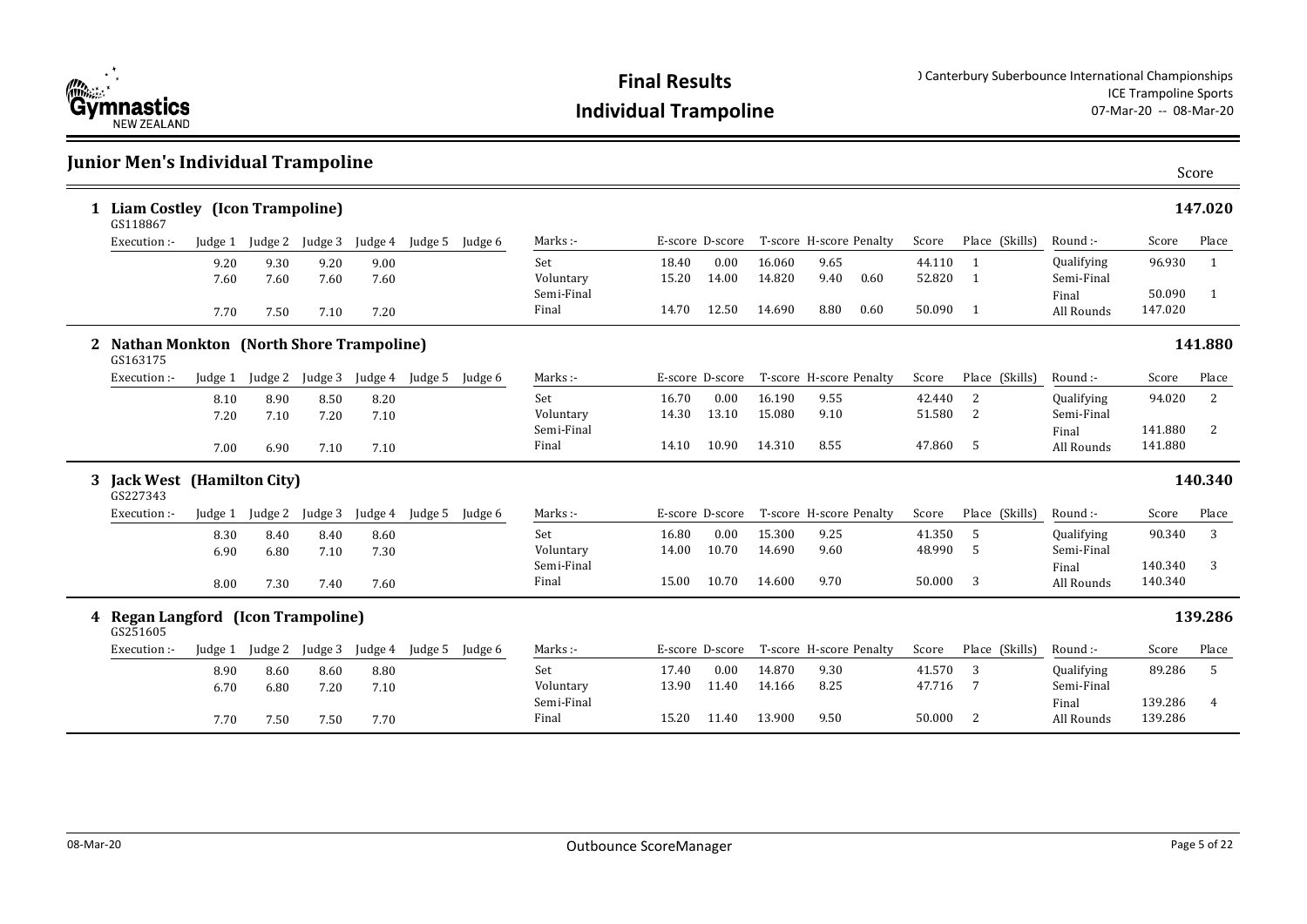

### **Junior Men's Individual Trampoline**

|   | 5 Jakarta Klebert (Christchurch School of Gymnastics)<br>GS172400 |              |                 |              |              |                         |                     |                |                 |                  |                         |                     |                |                |                          |                    | 136.310 |
|---|-------------------------------------------------------------------|--------------|-----------------|--------------|--------------|-------------------------|---------------------|----------------|-----------------|------------------|-------------------------|---------------------|----------------|----------------|--------------------------|--------------------|---------|
|   | Execution :-                                                      |              | Judge 1 Judge 2 | Judge 3      |              | Judge 4 Judge 5 Judge 6 | Marks :-            |                | E-score D-score |                  | T-score H-score Penalty | Score               |                | Place (Skills) | Round:-                  | Score              | Place   |
|   |                                                                   | 8.00<br>7.00 | 8.80<br>7.50    | 7.90<br>7.10 | 7.60<br>6.90 |                         | Set<br>Voluntary    | 15.90<br>14.10 | 0.00<br>10.90   | 15.590<br>14.420 | 8.75<br>8.75            | 40.240<br>48.170    | 6<br>6         |                | Qualifying<br>Semi-Final | 88.410             | 6       |
|   |                                                                   | 7.40         | 7.20            | 7.40         | 7.80         |                         | Semi-Final<br>Final | 14.80          | 9.50            | 15.150           | 8.45                    | 47.900              | $\overline{4}$ |                | Final<br>All Rounds      | 136.310<br>136.310 | 5       |
|   | 6 Lachie Kirk (Ricochet Trampoline)<br>GS298361                   |              |                 |              |              |                         |                     |                |                 |                  |                         |                     |                |                |                          |                    | 133.510 |
|   | Execution :-                                                      | Judge 1      | Judge 2         | Judge 3      | Judge 4      | Judge 5 Judge 6         | Marks :-            |                | E-score D-score |                  | T-score H-score Penalty | Score               |                | Place (Skills) | Round:-                  | Score              | Place   |
|   |                                                                   | 8.10<br>6.50 | 8.00<br>6.90    | 7.20<br>6.90 | 7.40<br>6.80 |                         | Set<br>Voluntary    | 15.40<br>13.70 | 0.00<br>13.40   | 14.840<br>14.200 | 9.10<br>9.05            | 39.340<br>50.350    | 9<br>3         |                | Qualifying<br>Semi-Final | 89.690             | 4       |
|   |                                                                   | 6.00         | 6.30            | 6.40         | 6.20         |                         | Semi-Final<br>Final | 12.50          | 10.90           | 12.570           | 7.85                    | 43.820              | - 8            | (9)            | Final<br>All Rounds      | 133.510<br>133.510 | 6       |
|   |                                                                   |              |                 |              |              |                         |                     |                |                 |                  |                         |                     |                |                |                          |                    |         |
|   | <b>Wilson Nye-Hingston (North Shore Trampoline)</b><br>GS256843   |              |                 |              |              |                         |                     |                |                 |                  |                         |                     |                |                |                          |                    | 133.240 |
|   | Execution :-                                                      | Judge 1      | Judge 2         | Judge 3      | Judge 4      | Judge 5 Judge 6         | Marks:-             |                | E-score D-score |                  | T-score H-score Penalty | Score               |                | Place (Skills) | Round:-                  | Score              | Place   |
|   |                                                                   | 7.50<br>6.50 | 7.90<br>6.40    | 7.80<br>6.50 | 7.60<br>6.60 |                         | Set<br>Voluntary    | 15.40<br>13.00 | 0.00<br>9.40    | 14.630<br>14.130 | 9.80<br>9.35            | 39.830<br>45.880    | 7<br>9         |                | Qualifying<br>Semi-Final | 85.710             | 7       |
|   |                                                                   | 6.80         | 6.60            | 6.80         | 6.80         |                         | Semi-Final<br>Final | 13.60          | 10.10           | 14.330           | 9.50                    | 47.530 6            |                |                | Final<br>All Rounds      | 133.240<br>133.240 | 7       |
| 8 | Matthieu Rigter (ICE Trampoline and Tumbling)                     |              |                 |              |              |                         |                     |                |                 |                  |                         |                     |                |                |                          |                    | 130.700 |
|   | GS275830<br>Execution :-                                          | Judge 1      | Judge 2         | Judge 3      |              | Judge 4 Judge 5 Judge 6 | Marks:-             |                | E-score D-score |                  | T-score H-score Penalty | Score               |                | Place (Skills) | Round:-                  | Score              | Place   |
|   |                                                                   | 7.90<br>7.10 | 8.10<br>6.90    | 7.50<br>6.70 | 7.50<br>6.70 |                         | Set<br>Voluntary    | 15.40<br>13.60 | 0.00<br>9.70    | 13.950<br>12.980 | 9.45<br>9.35            | 38.800<br>45.630 11 | 10             |                | Qualifying<br>Semi-Final | 84.430             | 8       |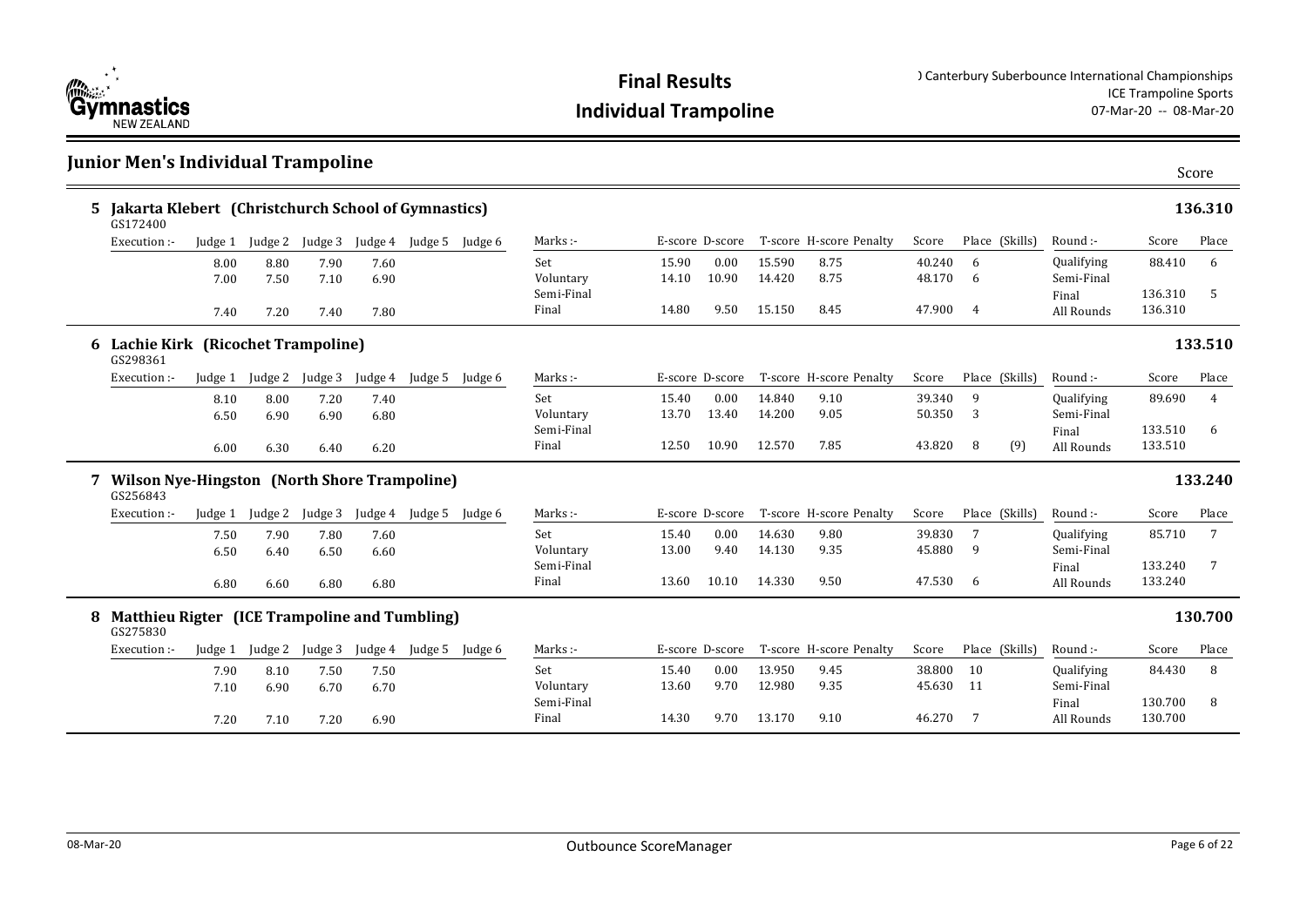

### **Junior Men's Individual Trampoline Aaron Bull (Olympia Gymnastics) 9 84.060** 15.00 0.00 13.850 9.30 0.00 38.150 12 14.80 8.00 14.060 9.05 45.910 8 All Rounds 84.060 Set Voluntary Semi-Final Final Marks :- The Score D-score T-score H-score Penalty Score Place (Skills) Round :-Qualifying Semi-Final Final Score Place 84.060 9 (Skills) GS124146 Execution :- Judge 1 Judge 2 Judge 3 Judge 4 Judge 5 Judge 6 7.60 7.70 7.10 7.40 7.00 7.40 7.80 7.40 **Jacob Koolen (Hamilton City) 10 77.790** 14.10 0.00 13.220 9.25 36.570 13 11.80 7.10 13.320 9.00 41.220 12 All Rounds 277.790 Set Voluntary Semi-Final Final Marks :- F-score D-score T-score H-score Penalty Score Place (Skills) Round :-Qualifying Semi-Final Final Score Place 77.790 10 (Skills) GS258437 Execution :- Judge 1 Judge 2 Judge 3 Judge 4 Judge 5 Judge 6 7.20 7.30 6.80 6.90 6.00 6.00 5.50 5.80 **Corentin Manti (Dunedin Trampoline) 11 74.960** 16.90 0.00 14.830 9.65 41.380 4 7.90 7.30 9.230 9.15 33.580 13 All Rounds 74.960 Set Voluntary Semi-Final Final Marks :- The Score D-score T-score H-score Penalty Score Place (Skills) Round :-Qualifying Semi-Final Final Score Place 74.960 11 Place (Skills) (6) GS215037 Execution :- Judge 1 Judge 2 Judge 3 Judge 4 Judge 5 Judge 6 8.10 8.70 8.30 8.60 3.70 4.10 4.00 3.90 **Mitchell Uncovich (Counties Manukau) 12 73.940** 11.30 0.00 10.320 6.65 0.00 28.270 14 12.80 9.20 14.520 9.15 45.670 10 All Rounds 73.940 Set Voluntary Semi-Final Final Marks :- T-score D-score T-score H-score Penalty Score Place (Skills) Round :-Qualifying Semi-Final Final Score Place 73.940 12 Place (Skills) (7) GS216658 Execution :- Judge 1 Judge 2 Judge 3 Judge 4 Judge 5 Judge 6 5.70 5.70 5.10 5.60 6.40 6.40 6.40 6.70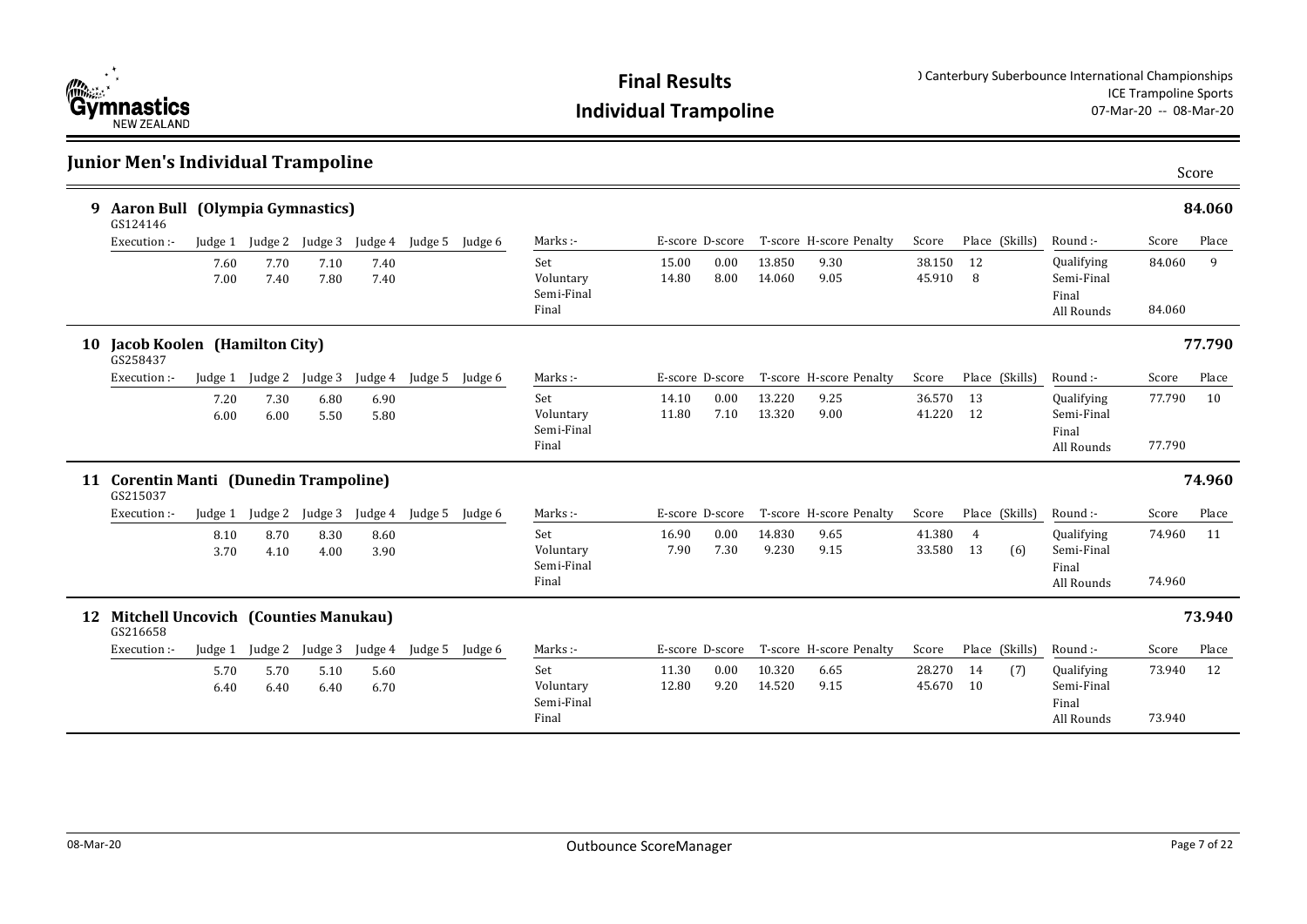

| <b>Junior Men's Individual Trampoline</b>                |              |                         |              |              |                                                 |         |                                         |               |                 |                 |                         |                  |                      |                |                                                 |                  | Score  |
|----------------------------------------------------------|--------------|-------------------------|--------------|--------------|-------------------------------------------------|---------|-----------------------------------------|---------------|-----------------|-----------------|-------------------------|------------------|----------------------|----------------|-------------------------------------------------|------------------|--------|
| 13 Sam Hall (Christchurch School of Gymnastics)          |              |                         |              |              |                                                 |         |                                         |               |                 |                 |                         |                  |                      |                |                                                 |                  | 69.390 |
| Execution :-                                             |              | Judge 1 Judge 2 Judge 3 |              |              | Judge 4 Judge 5                                 | Judge 6 | Marks:-                                 |               | E-score D-score |                 | T-score H-score Penalty | Score            |                      | Place (Skills) | Round :-                                        | Score            | Place  |
|                                                          | 4.20<br>6.70 | 3.90<br>6.90            | 3.70<br>7.20 | 3.70<br>7.00 |                                                 |         | Set<br>Voluntary<br>Semi-Final<br>Final | 7.60<br>13.90 | 0.00<br>12.10   | 8.010<br>14.280 | 4.35<br>9.15            | 19.960<br>49.430 | 15<br>$\overline{4}$ | (5)            | Qualifying<br>Semi-Final<br>Final<br>All Rounds | 69.390<br>69.390 | 13     |
| 14 Sebastian Smith (North Shore Trampoline)<br>GS193735  |              |                         |              |              |                                                 |         |                                         |               |                 |                 |                         |                  |                      |                |                                                 |                  | 58.890 |
| Execution :-                                             | Judge 1      | Judge 2                 | Judge 3      |              | Judge 4 Judge 5                                 | Judge 6 | Marks:-                                 |               | E-score D-score |                 | T-score H-score Penalty | Score            |                      | Place (Skills) | Round :-                                        | Score            | Place  |
|                                                          | 7.50<br>2.90 | 7.90<br>2.70            | 7.50<br>2.70 | 7.70<br>2.60 |                                                 |         | Set<br>Voluntary<br>Semi-Final<br>Final | 15.20<br>5.40 | 0.00<br>5.00    | 14.880<br>5.560 | 9.50<br>3.35            | 39.580<br>19.310 | 8<br>14              | (4)            | Qualifying<br>Semi-Final<br>Final<br>All Rounds | 58.890<br>58.890 | 14     |
| 15 Dominic Saunders (North Shore Trampoline)<br>GS174340 |              |                         |              |              |                                                 |         |                                         |               |                 |                 |                         |                  |                      |                |                                                 |                  | 57.590 |
| Execution :-                                             | Judge 1      | Judge 2                 | Judge 3      |              | Judge 4 Judge 5                                 | Judge 6 | Marks:-                                 |               | E-score D-score |                 | T-score H-score Penalty | Score            |                      | Place (Skills) | Round :-                                        | Score            | Place  |
|                                                          | 7.90<br>2.40 | 7.80<br>2.70            | 7.50<br>2.60 | 7.60<br>2.60 |                                                 |         | Set<br>Voluntary<br>Semi-Final<br>Final | 15.40<br>5.20 | 0.00<br>4.10    | 14.000<br>5.990 | 9.00<br>3.90            | 38.400<br>19.190 | 11<br>15             | (4)            | Qualifying<br>Semi-Final<br>Final<br>All Rounds | 57.590<br>57.590 | 15     |
| 16 Felix Sheppard (Christchurch School of Gymnastics)    |              |                         |              |              |                                                 |         |                                         |               |                 |                 |                         | Withdrawn        |                      |                |                                                 |                  | 0.000  |
| Execution :-                                             |              |                         |              |              | Judge 1 Judge 2 Judge 3 Judge 4 Judge 5 Judge 6 |         | Marks:-                                 |               | E-score D-score |                 | T-score H-score Penalty | Score            |                      | Place (Skills) | Round :-                                        | Score            | Place  |
|                                                          |              |                         |              |              |                                                 |         | Set<br>Voluntary<br>Semi-Final<br>Final | 0.00<br>0.00  | 0.00<br>0.00    | 0.000<br>0.000  | 0.00<br>0.00            | 0.000<br>0.000   | 16<br>16             |                | Qualifying<br>Semi-Final<br>Final<br>All Rounds |                  | 16     |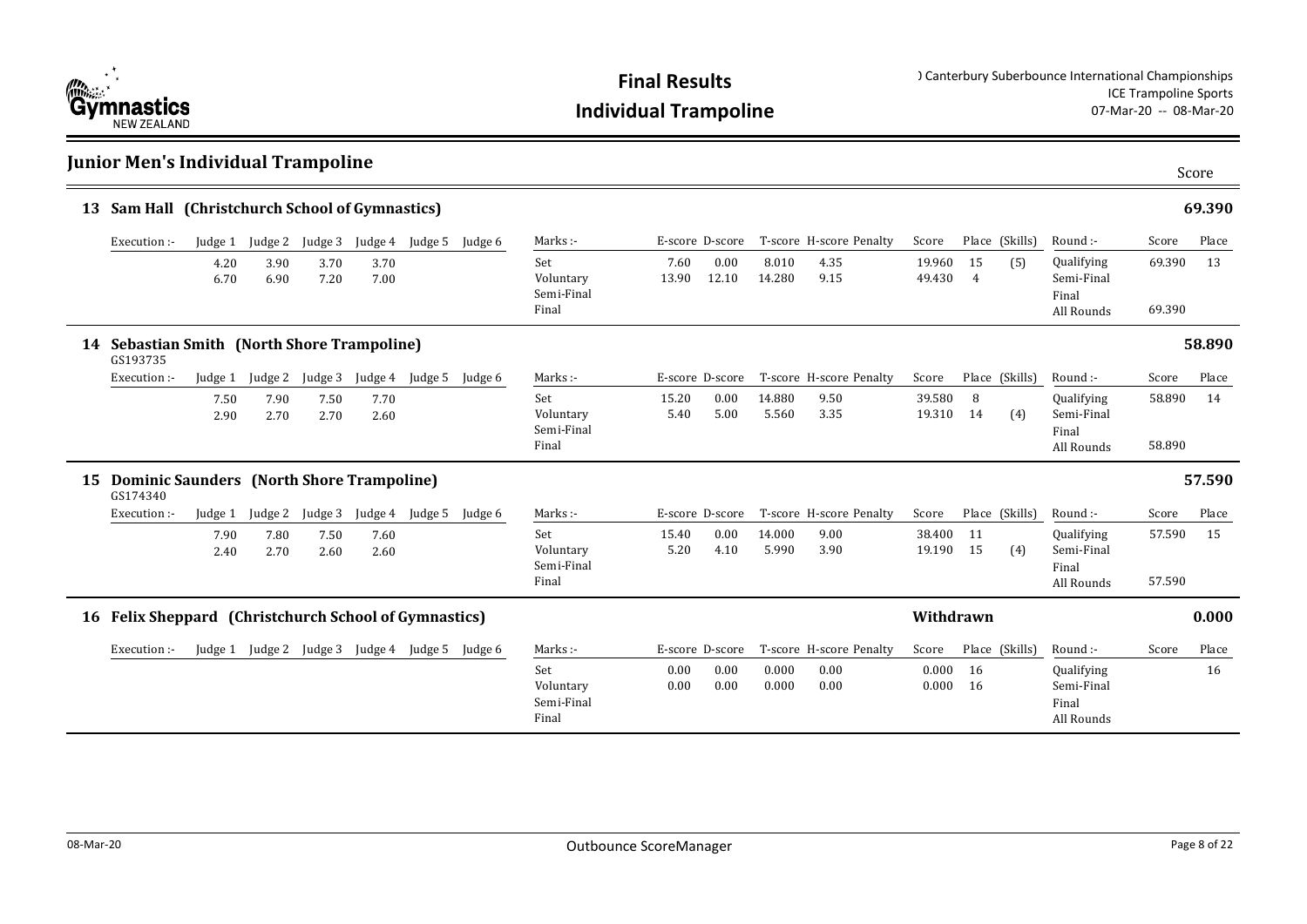

### **Junior Men's Individual Trampoline** Score

### **Judging Panels:**

Chair of Panel Ken Olley (ICE) Execution Judge 2 Alana Costley (ICON) Execution Judge 3 Vicki Humphreys (ICE) Execution Judge 4 Janet Blind (North Shore) Horizontal Displacement Carolyn Wallis (Hamilton) Ass. Horiz. Displacement Kaye Hayes (CSG)<br>Difficulty Judge Jodie Alley (North

Execution Judge 1 Norma Merrick (Olympia) Jodie Alley (North Shore) Ass. Difficulty Judge Jessica Thompson (Dunedin)

Qualifying Round Semi-Final Round Final Round

| riliai iyuulu            |                            |
|--------------------------|----------------------------|
| Chair of Panel           | Ken Olley (ICE)            |
| <b>Execution Judge 1</b> | Norma Merrick (Olympia)    |
| <b>Execution Judge 2</b> | Alana Costley (ICON)       |
| <b>Execution Judge 3</b> | Vicki Humphreys (ICE)      |
| <b>Execution Judge 4</b> | Janet Blind (North Shore)  |
| Horizontal Displacement  | Carolyn Wallis (Hamilton)  |
| Ass. Horiz. Displacement | Kaye Hayes (CSG)           |
| Difficulty Judge         | Jodie Alley (North Shore)  |
| Ass. Difficulty Judge    | Jessica Thompson (Dunedin) |
|                          |                            |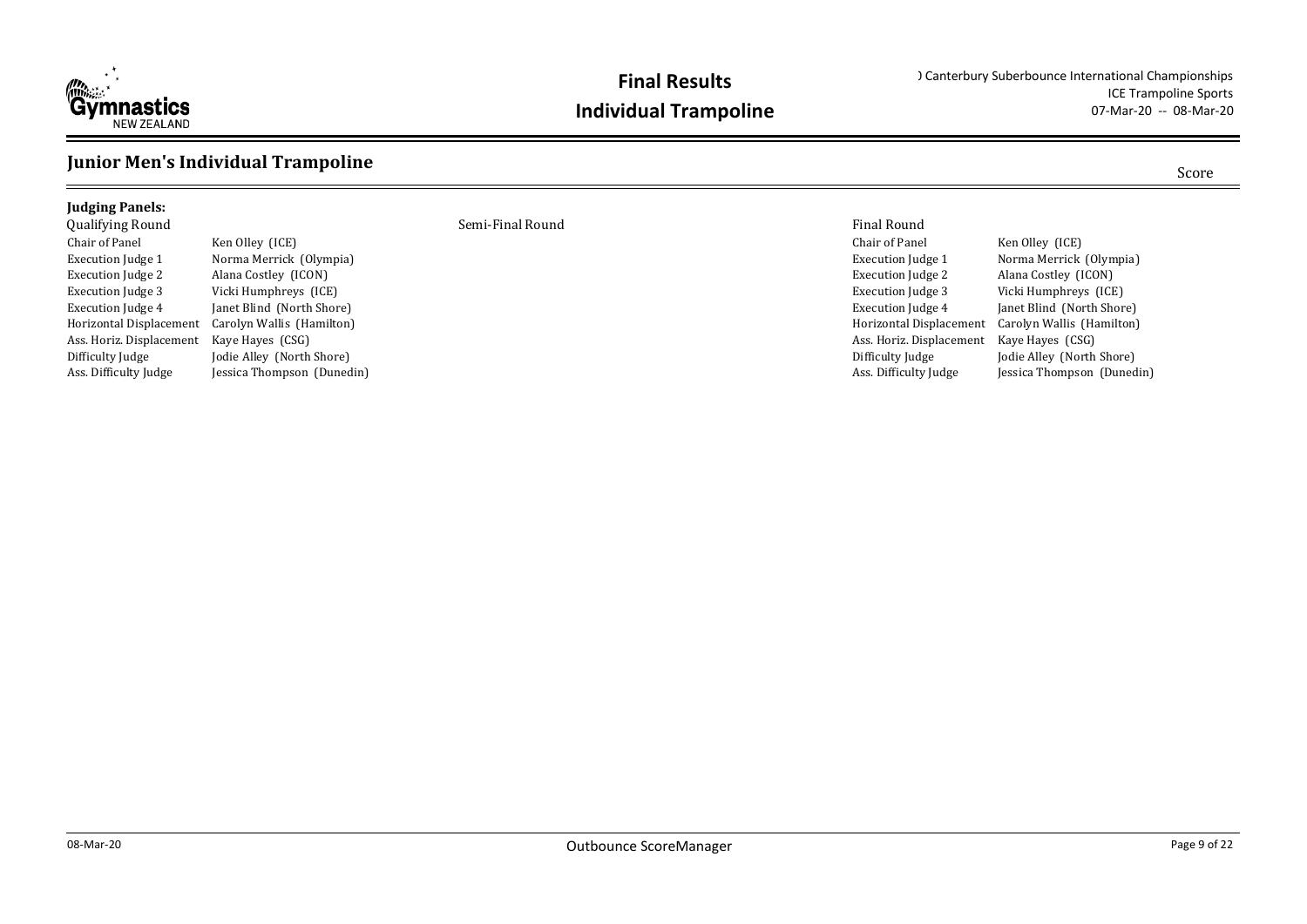

| <b>Junior Women's Individual Trampoline</b>         |              |                         |              |              |                         |         |                     |                |                 |                  |                                         |                  |                           |                                 |                    | Score   |
|-----------------------------------------------------|--------------|-------------------------|--------------|--------------|-------------------------|---------|---------------------|----------------|-----------------|------------------|-----------------------------------------|------------------|---------------------------|---------------------------------|--------------------|---------|
| Sienna French (Icon Trampoline)<br>GS195571         |              |                         |              |              |                         |         |                     |                |                 |                  |                                         |                  |                           |                                 |                    | 138.780 |
| Execution :-                                        |              | Judge 1 Judge 2 Judge 3 |              |              | Judge 4 Judge 5 Judge 6 |         | Marks:-             |                |                 |                  | E-score D-score T-score H-score Penalty | Score            | Place (Skills)            | Round :-                        | Score              | Place   |
|                                                     | 8.30<br>7.50 | 8.90<br>7.40            | 9.00<br>7.30 | 8.50<br>7.20 |                         |         | Set<br>Voluntary    | 17.40<br>14.70 | 0.00<br>10.40   | 14.760<br>13.730 | 9.45<br>9.05                            | 41.610<br>47.880 | -1<br>2                   | <b>Qualifying</b><br>Semi-Final | 89.490             | 2       |
|                                                     | 7.70         | 7.60                    | 7.60         | 7.60         |                         |         | Semi-Final<br>Final | 15.20          | 10.40           | 14.140           | 9.55                                    | 49.290 1         |                           | Final<br>All Rounds             | 138.780<br>138.780 | -1      |
| 2 Halle Rankin Hastie (Icon Trampoline)<br>GS177175 |              |                         |              |              |                         |         |                     |                |                 |                  |                                         |                  |                           |                                 |                    | 138.610 |
| Execution :-                                        | Judge 1      | Judge 2                 | Judge 3      |              | Judge 4 Judge 5         | Judge 6 | Marks:-             |                | E-score D-score |                  | T-score H-score Penalty                 | Score            | Place (Skills)            | Round:-                         | Score              | Place   |
|                                                     | 8.70<br>7.60 | 8.80<br>7.40            | 8.90<br>7.00 | 8.80<br>7.00 |                         |         | Set<br>Voluntary    | 17.60<br>14.40 | 0.00<br>10.60   | 14.850<br>13.970 | 9.10<br>9.20                            | 41.550<br>48.170 | 2<br><sup>1</sup>         | Qualifying<br>Semi-Final        | 89.720             | 1       |
|                                                     | 7.50         | 7.60                    | 7.50         | 7.20         |                         |         | Semi-Final<br>Final | 15.00          | 10.60           | 13.890           | 9.40                                    | 48.890           | 2                         | Final<br>All Rounds             | 138.610<br>138.610 | 2       |
| 3 Perrie Macdonald (Hamilton City)<br>GS182641      |              |                         |              |              |                         |         |                     |                |                 |                  |                                         |                  |                           |                                 |                    | 134.320 |
| Execution :-                                        | Judge 1      | Judge 2                 | Judge 3      | Judge 4      | Judge 5 Judge 6         |         | Marks:-             |                | E-score D-score |                  | T-score H-score Penalty                 | Score            | Place (Skills)            | Round :-                        | Score              | Place   |
|                                                     | 8.30<br>7.80 | 8.30<br>7.30            | 8.80<br>7.80 | 8.30<br>7.40 |                         |         | Set<br>Voluntary    | 16.60<br>15.20 | 0.00<br>8.50    | 14.260<br>14.170 | 9.50<br>9.55                            | 40.360<br>47.420 | 3<br>3                    | Qualifying<br>Semi-Final        | 87.780             | 3       |
|                                                     | 7.70         | 7.60                    | 8.10         | 7.60         |                         |         | Semi-Final<br>Final | 15.30          | 8.50            | 13.690           | 9.05                                    | 46.540           | 5                         | Final<br>All Rounds             | 134.320<br>134.320 | 3       |
| 4 Tamara Marcijasz (Olympia Gymnastics)<br>GS131006 |              |                         |              |              |                         |         |                     |                |                 |                  |                                         |                  |                           |                                 |                    | 132.120 |
| Execution :-                                        | Judge 1      | Judge 2                 | Judge 3      |              | Judge 4 Judge 5         | Judge 6 | Marks:-             |                | E-score D-score |                  | T-score H-score Penalty                 | Score            | Place (Skills)            | Round :-                        | Score              | Place   |
|                                                     | 7.80<br>7.90 | 7.70<br>7.50            | 8.10<br>7.80 | 7.90<br>7.60 |                         |         | Set<br>Voluntary    | 15.70<br>15.40 | 0.00<br>8.10    | 13.400<br>13.630 | 9.30<br>9.40                            | 38.400<br>46.530 | 8<br>4                    | Qualifying<br>Semi-Final        | 84.930             | 5       |
|                                                     | 7.60         | 8.00                    | 8.10         | 7.80         |                         |         | Semi-Final<br>Final | 15.80          | 8.10            | 13.790           | 9.50                                    | 47.190           | $\overline{\phantom{a}3}$ | Final<br>All Rounds             | 132.120<br>132.120 | 4       |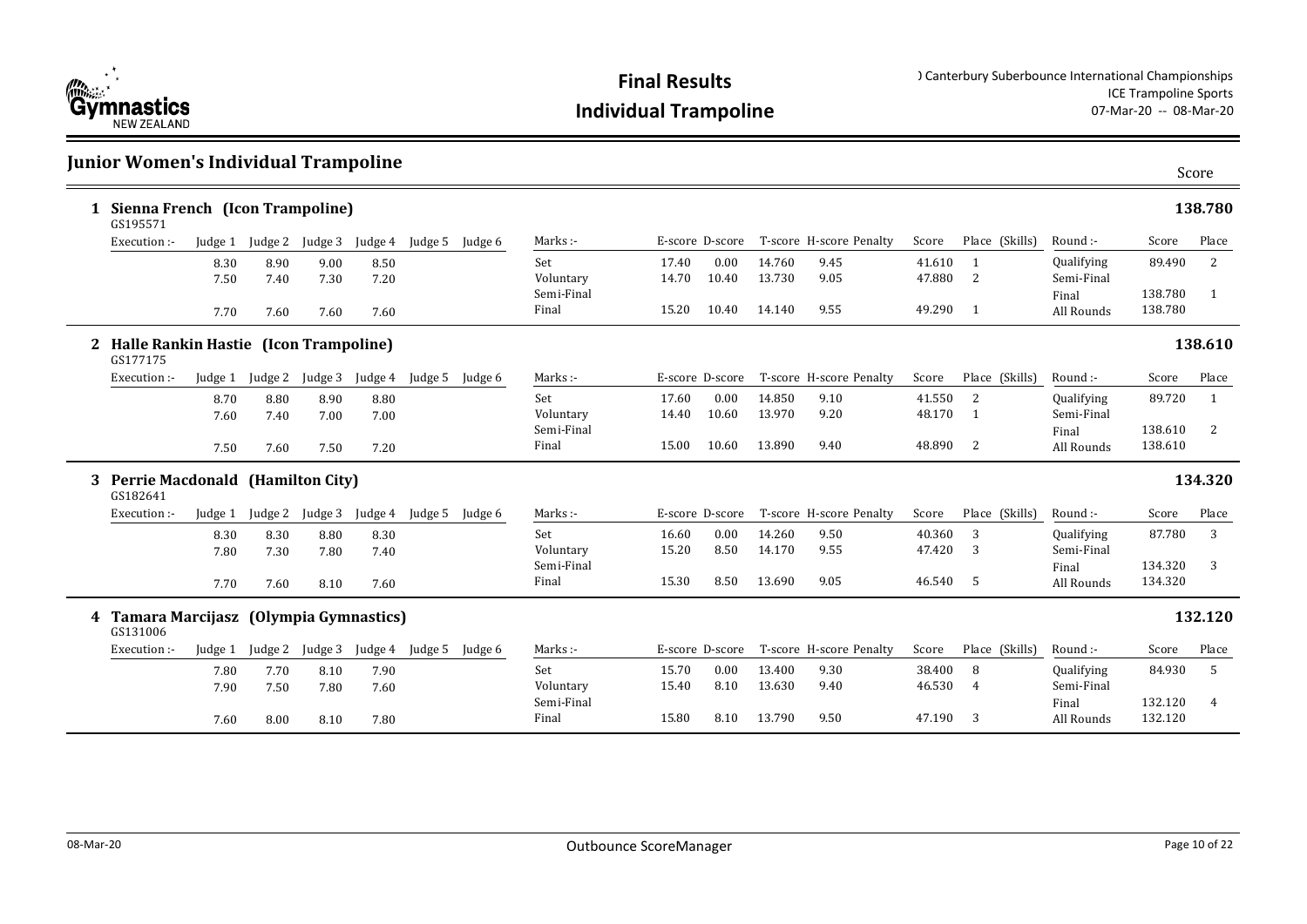

|   | <b>Junior Women's Individual Trampoline</b>                   |         |                         |         |         |                         |         |                     |       |                 |        |                                         |        |                 |                     |                    | Score   |
|---|---------------------------------------------------------------|---------|-------------------------|---------|---------|-------------------------|---------|---------------------|-------|-----------------|--------|-----------------------------------------|--------|-----------------|---------------------|--------------------|---------|
|   | 5 Abigail Mills (Icon Trampoline)<br>GS132647                 |         |                         |         |         |                         |         |                     |       |                 |        |                                         |        |                 |                     |                    | 130.920 |
|   | Execution :-                                                  |         | Judge 1 Judge 2 Judge 3 |         |         | Judge 4 Judge 5 Judge 6 |         | Marks:-             |       |                 |        | E-score D-score T-score H-score Penalty | Score  | Place (Skills)  | Round :-            | Score              | Place   |
|   |                                                               | 7.30    | 8.10                    | 7.70    | 7.70    |                         |         | Set                 | 15.40 | 0.00            | 13.810 | 9.05                                    | 38.260 | 9               | <b>Qualifying</b>   | 84.000             | 7       |
|   |                                                               | 6.40    | 7.20                    | 7.30    | 6.90    |                         |         | Voluntary           | 14.10 | 9.20            | 13.140 | 9.30                                    | 45.740 | 6               | Semi-Final          |                    |         |
|   |                                                               | 7.30    | 7.40                    | 7.20    | 7.40    |                         |         | Semi-Final<br>Final | 14.70 | 9.20            | 13.270 | 9.75                                    | 46.920 | $\overline{4}$  | Final<br>All Rounds | 130.920<br>130.920 | 5       |
|   | 6 Ashleigh Solomann (Counties Manukau)<br>GS139171            |         |                         |         |         |                         |         |                     |       |                 |        |                                         |        |                 |                     |                    | 129.740 |
|   | Execution :-                                                  | Judge 1 | Judge 2                 | Judge 3 |         | Judge 4 Judge 5         | Judge 6 | Marks:-             |       | E-score D-score |        | T-score H-score Penalty                 | Score  | Place (Skills)  | Round:-             | Score              | Place   |
|   |                                                               | 7.50    | 7.90                    | 7.60    | 7.70    |                         |         | Set                 | 15.30 | 0.00            | 14.490 | 9.50                                    | 39.290 | 4               | Qualifying          | 84.930             | 6       |
|   |                                                               | 7.00    | 7.30                    | 7.60    | 7.00    |                         |         | Voluntary           | 14.30 | 8.00            | 14.190 | 9.15                                    | 45.640 | $7\overline{ }$ | Semi-Final          |                    |         |
|   |                                                               |         |                         |         |         |                         |         | Semi-Final          |       | 8.00            |        | 9.70                                    | 44.810 | $7\overline{ }$ | Final               | 129.740<br>129.740 | 6       |
|   |                                                               | 7.20    | 7.30                    | 7.20    | 7.20    |                         |         | Final               | 14.40 |                 | 12.710 |                                         |        |                 | All Rounds          |                    |         |
|   | <b>Maddison Moore (Olympia Gymnastics)</b><br>GS268708        |         |                         |         |         |                         |         |                     |       |                 |        |                                         |        |                 |                     |                    | 128.980 |
|   | Execution :-                                                  | Judge 1 | Judge 2                 | Judge 3 | Judge 4 | Judge 5 Judge 6         |         | Marks:-             |       | E-score D-score |        | T-score H-score Penalty                 | Score  | Place (Skills)  | Round :-            | Score              | Place   |
|   |                                                               | 8.10    | 8.10                    | 8.00    | 7.80    |                         |         | Set                 | 16.10 | 0.00            | 12.640 | 9.80                                    | 38.540 | 7               | Qualifying          | 83.750             | 8       |
|   |                                                               | 7.50    | 7.20                    | 7.10    | 7.40    |                         |         | Voluntary           | 14.60 | 8.60            | 12.810 | 9.20                                    | 45.210 | 9               | Semi-Final          |                    |         |
|   |                                                               |         |                         |         |         |                         |         | Semi-Final          |       | 8.10            |        |                                         | 45.230 |                 | Final               | 128.980<br>128.980 | 7       |
|   |                                                               | 7.50    | 7.30                    | 7.40    | 7.50    |                         |         | Final               | 14.90 |                 | 12.680 | 9.55                                    |        | 6               | All Rounds          |                    |         |
| 8 | <b>Brianna Masterson (North Shore Trampoline)</b><br>GS179032 |         |                         |         |         |                         |         |                     |       |                 |        |                                         |        |                 |                     |                    | 85.100  |
|   | Execution :-                                                  | Judge 1 | Judge 2                 | Judge 3 |         | Judge 4 Judge 5         | Judge 6 | Marks:-             |       | E-score D-score |        | T-score H-score Penalty                 | Score  | Place (Skills)  | Round :-            | Score              | Place   |
|   |                                                               | 7.40    | 7.70                    | 8.00    | 7.80    |                         |         | Set                 | 15.50 | 0.00            | 13.810 | 9.55                                    | 38.860 | 5               | Qualifying          | 85.100             | 4       |
|   |                                                               | 7.20    | 7.30                    | 7.50    | 7.30    |                         |         | Voluntary           | 14.60 | 8.40            | 13.840 | 9.40                                    | 46.240 | 5               | Semi-Final          |                    |         |
|   |                                                               |         |                         |         |         |                         |         | Semi-Final          |       |                 |        |                                         |        |                 | Final               | 85.100             | 8       |
|   |                                                               | 0.00    | 0.00                    | 0.00    | 0.00    |                         |         | Final               | 0.00  | 0.00            | 0.000  | 0.00                                    | 0.000  | 8 <sup>8</sup>  | All Rounds          | 85.100             |         |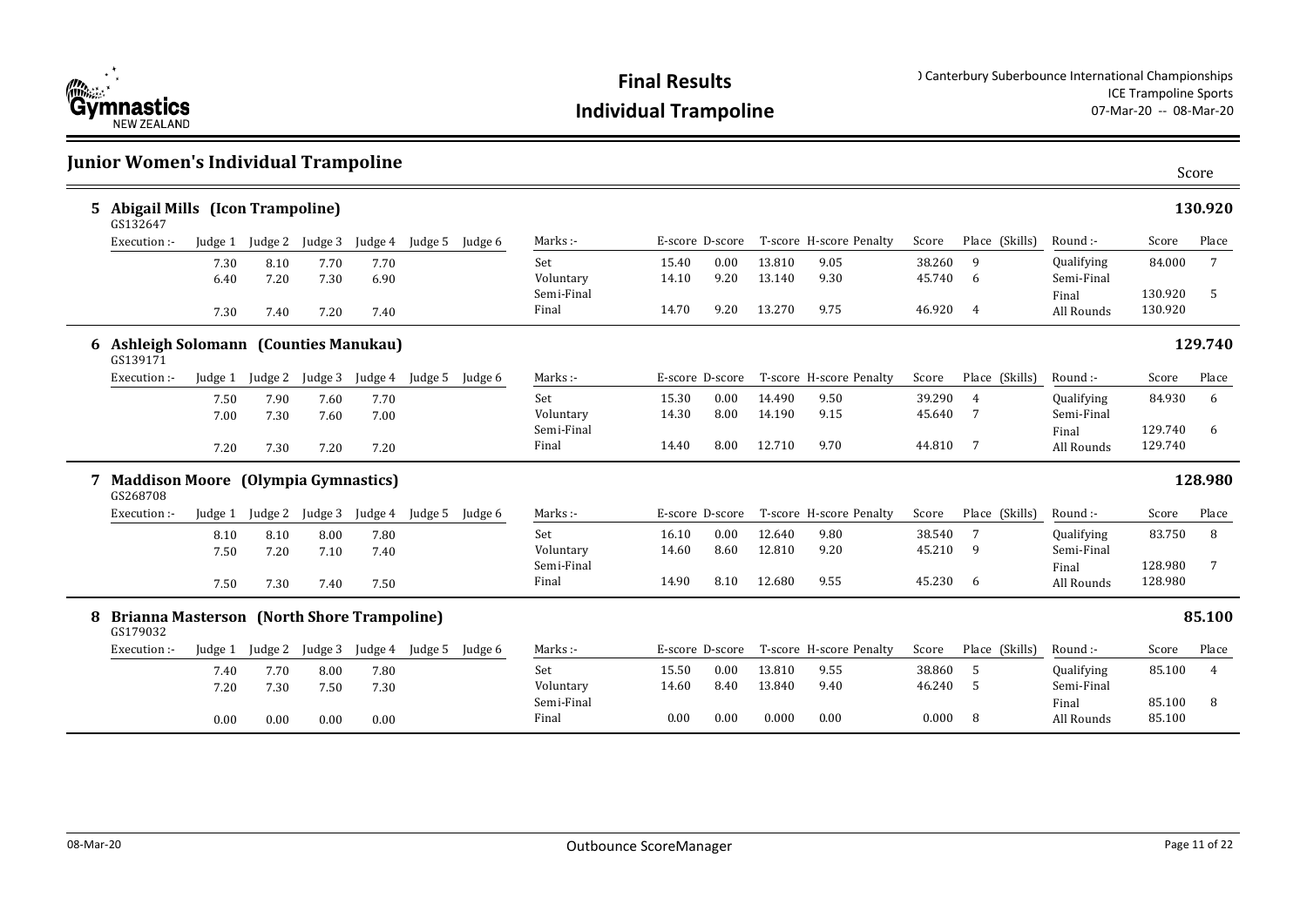

|    | Junior Women's Individual Trampoline                                 |              |              |                 |              |                 |         |                                         |                |                 |                  |                         |                  |                                |                                                        |                  | Score  |
|----|----------------------------------------------------------------------|--------------|--------------|-----------------|--------------|-----------------|---------|-----------------------------------------|----------------|-----------------|------------------|-------------------------|------------------|--------------------------------|--------------------------------------------------------|------------------|--------|
|    | 9 Kate Stables (North Shore Trampoline)<br>GS137143                  |              |              |                 |              |                 |         |                                         |                |                 |                  |                         |                  |                                |                                                        |                  | 82.770 |
|    | Execution :-                                                         | Judge 1      |              | Judge 2 Judge 3 | Judge 4      | Judge 5         | Judge 6 | Marks:-                                 |                | E-score D-score |                  | T-score H-score Penalty | Score            | Place (Skills)                 | Round :-                                               | Score            | Place  |
|    |                                                                      | 7.70<br>7.20 | 7.90<br>7.40 | 7.80<br>6.90    | 7.80<br>6.90 |                 |         | Set<br>Voluntary<br>Semi-Final<br>Final | 15.60<br>14.10 | 0.00<br>8.40    | 13.020<br>13.200 | 9.20<br>9.25            | 37.820<br>44.950 | <sup>10</sup><br><sup>10</sup> | Qualifying<br>Semi-Final<br>Final<br>All Rounds        | 82.770<br>82.770 | 9      |
| 10 | <b>Emily Reeves</b> (ICE Trampoline and Tumbling)<br>GS106245        |              |              |                 |              |                 |         |                                         |                |                 |                  |                         |                  |                                |                                                        |                  | 82.670 |
|    | Execution :-                                                         | Judge 1      | Judge 2      | Judge 3         |              | Judge 4 Judge 5 | Judge 6 | Marks:-                                 |                | E-score D-score |                  | T-score H-score Penalty | Score            | Place (Skills)                 | Round :-                                               | Score            | Place  |
|    |                                                                      | 6.90<br>7.10 | 7.20<br>6.90 | 7.40<br>7.20    | 7.30<br>6.90 |                 |         | Set<br>Voluntary<br>Semi-Final<br>Final | 14.50<br>14.00 | 0.00<br>8.40    | 13.540<br>13.680 | 9.35<br>9.20            | 37.390<br>45.280 | <sup>12</sup><br>8             | Qualifying<br>Semi-Final<br>Final<br>All Rounds        | 82.670<br>82.670 | 10     |
|    | 11 Deia Carson-Wolfe (Christchurch School of Gymnastics)<br>GS193062 |              |              |                 |              |                 |         |                                         |                |                 |                  |                         |                  |                                |                                                        |                  | 81.420 |
|    | Execution :-                                                         | Judge 1      | Judge 2      | Judge 3         | Judge 4      | Judge 5         | Judge 6 | Marks:-                                 |                | E-score D-score |                  | T-score H-score Penalty | Score            | Place (Skills)                 | Round :-                                               | Score            | Place  |
|    |                                                                      | 7.70<br>7.10 | 7.40<br>7.20 | 7.20<br>7.40    | 7.50<br>7.50 |                 |         | Set<br>Voluntary<br>Semi-Final<br>Final | 14.90<br>14.60 | 0.00<br>6.90    | 12.830<br>13.290 | 9.55<br>9.35            | 37.280<br>44.140 | 13<br>12                       | Qualifying<br>Semi-Final<br>Final<br>All Rounds        | 81.420<br>81.420 | 11     |
|    | 12 Luisa Birkenhake (ICE Trampoline and Tumbling)<br>GS124702        |              |              |                 |              |                 |         |                                         |                |                 |                  |                         |                  |                                |                                                        |                  | 81.360 |
|    | Execution :-                                                         | Judge 1      | Judge 2      | Judge 3         |              | Judge 4 Judge 5 | Judge 6 | Marks:-                                 |                | E-score D-score |                  | T-score H-score Penalty | Score            | Place (Skills)                 | Round :-                                               | Score            | Place  |
|    |                                                                      | 7.60<br>7.20 | 7.30<br>7.20 | 7.20<br>7.10    | 7.50<br>7.10 |                 |         | Set<br>Voluntary<br>Semi-Final<br>Final | 14.80<br>14.30 | 0.00<br>8.10    | 12.850<br>13.060 | 9.10<br>9.15            | 36.750<br>44.610 | 14<br>11                       | <b>Qualifying</b><br>Semi-Final<br>Final<br>All Rounds | 81.360<br>81.360 | 12     |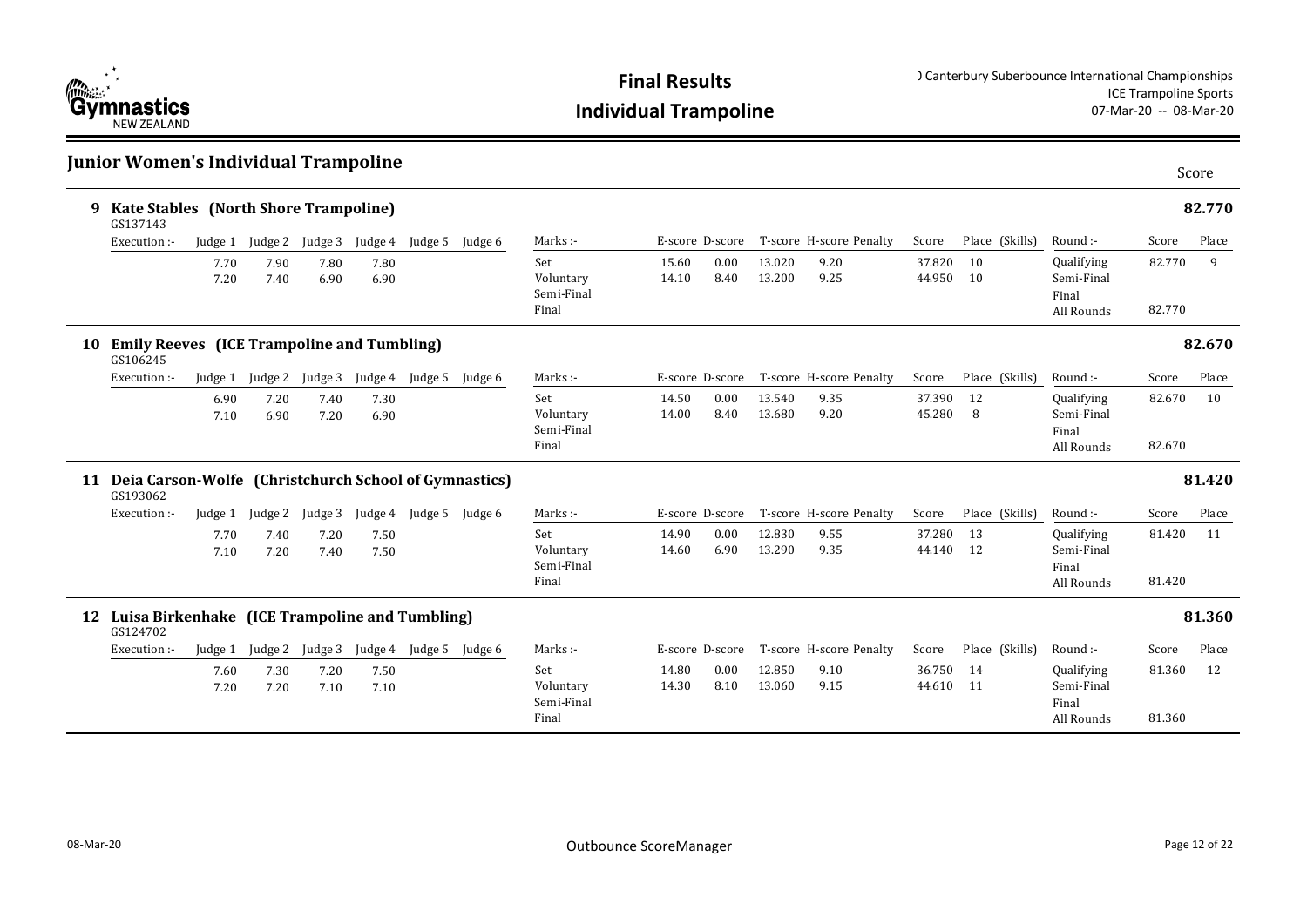

|    | Junior Women's Individual Trampoline                       |              |              |              |              |                         |                 |                                         |                |                 |                  |                         |                  |          |                |                                                 |                  | Score  |
|----|------------------------------------------------------------|--------------|--------------|--------------|--------------|-------------------------|-----------------|-----------------------------------------|----------------|-----------------|------------------|-------------------------|------------------|----------|----------------|-------------------------------------------------|------------------|--------|
| 13 | Alexandra Watson (ICE Trampoline and Tumbling)<br>GS282392 |              |              |              |              |                         |                 |                                         |                |                 |                  |                         |                  |          |                |                                                 |                  | 74.960 |
|    | Execution :-                                               | Judge 1      | Judge 2      | Judge 3      |              | Judge 4 Judge 5 Judge 6 |                 | Marks:-                                 |                | E-score D-score |                  | T-score H-score Penalty | Score            |          | Place (Skills) | Round :-                                        | Score            | Place  |
|    |                                                            | 6.40<br>6.90 | 6.40<br>6.70 | 6.70<br>6.90 | 6.70<br>6.90 |                         |                 | Set<br>Voluntary<br>Semi-Final<br>Final | 13.10<br>13.80 | 0.00<br>5.70    | 11.400<br>11.660 | 9.60<br>9.70            | 34.100<br>40.860 | 16<br>13 |                | Qualifying<br>Semi-Final<br>Final<br>All Rounds | 74.960<br>74.960 | 13     |
|    | 14 Amy Blind (North Shore Trampoline)<br>GS127178          |              |              |              |              |                         |                 |                                         |                |                 |                  |                         |                  |          |                |                                                 |                  | 56.560 |
|    | Execution :-                                               | Judge 1      | Judge 2      | Judge 3      | Judge 4      | Judge 5                 | Judge 6         | Marks:-                                 |                | E-score D-score |                  | T-score H-score Penalty | Score            |          | Place (Skills) | Round :-                                        | Score            | Place  |
|    |                                                            | 7.80<br>3.00 | 7.80<br>2.80 | 8.10<br>3.20 | 8.00<br>3.10 |                         |                 | Set<br>Voluntary<br>Semi-Final<br>Final | 15.80<br>6.10  | 0.00<br>4.00    | 12.540<br>5.220  | 9.30<br>3.60            | 37.640<br>18.920 | 11<br>14 | (4)            | Qualifying<br>Semi-Final<br>Final<br>All Rounds | 56.560<br>56.560 | 14     |
|    | 15 Charlotte Macdonald (Hamilton City)<br>GS200326         |              |              |              |              |                         |                 |                                         |                |                 |                  |                         |                  |          |                |                                                 |                  | 48.690 |
|    | Execution :-                                               | Judge 1      | Judge 2      | Judge 3      | Judge 4      | Judge 5                 | Judge 6         | Marks :-                                |                | E-score D-score |                  | T-score H-score Penalty | Score            |          | Place (Skills) | Round :-                                        | Score            | Place  |
|    |                                                            | 7.00<br>2.40 | 6.80<br>2.20 | 7.00<br>2.40 | 6.60<br>2.40 |                         |                 | Set<br>Voluntary<br>Semi-Final<br>Final | 13.80<br>4.80  | 0.00<br>1.60    | 12.960<br>3.930  | 8.80<br>2.80            | 35.560<br>13.130 | 15<br>15 |                | Qualifying<br>Semi-Final<br>Final<br>All Rounds | 48.690<br>48.690 | 15     |
|    | 16 Grace Foster (Counties Manukau)<br>GS119336             |              |              |              |              |                         |                 |                                         |                |                 |                  |                         |                  |          |                |                                                 |                  | 43.810 |
|    | Execution :-                                               | Judge 1      | Judge 2      | Judge 3      | Judge 4      |                         | Judge 5 Judge 6 | Marks:-                                 |                | E-score D-score |                  | T-score H-score Penalty | Score            |          | Place (Skills) | Round :-                                        | Score            | Place  |
|    |                                                            | 7.50<br>0.70 | 7.80<br>0.80 | 7.80<br>0.80 | 7.50<br>0.70 |                         |                 | Set<br>Voluntary<br>Semi-Final<br>Final | 15.30<br>1.50  | 0.00<br>1.30    | 13.820<br>1.390  | 9.70<br>0.80            | 38.820<br>4.990  | 6<br>16  | (1)            | Qualifying<br>Semi-Final<br>Final<br>All Rounds | 43.810<br>43.810 | 16     |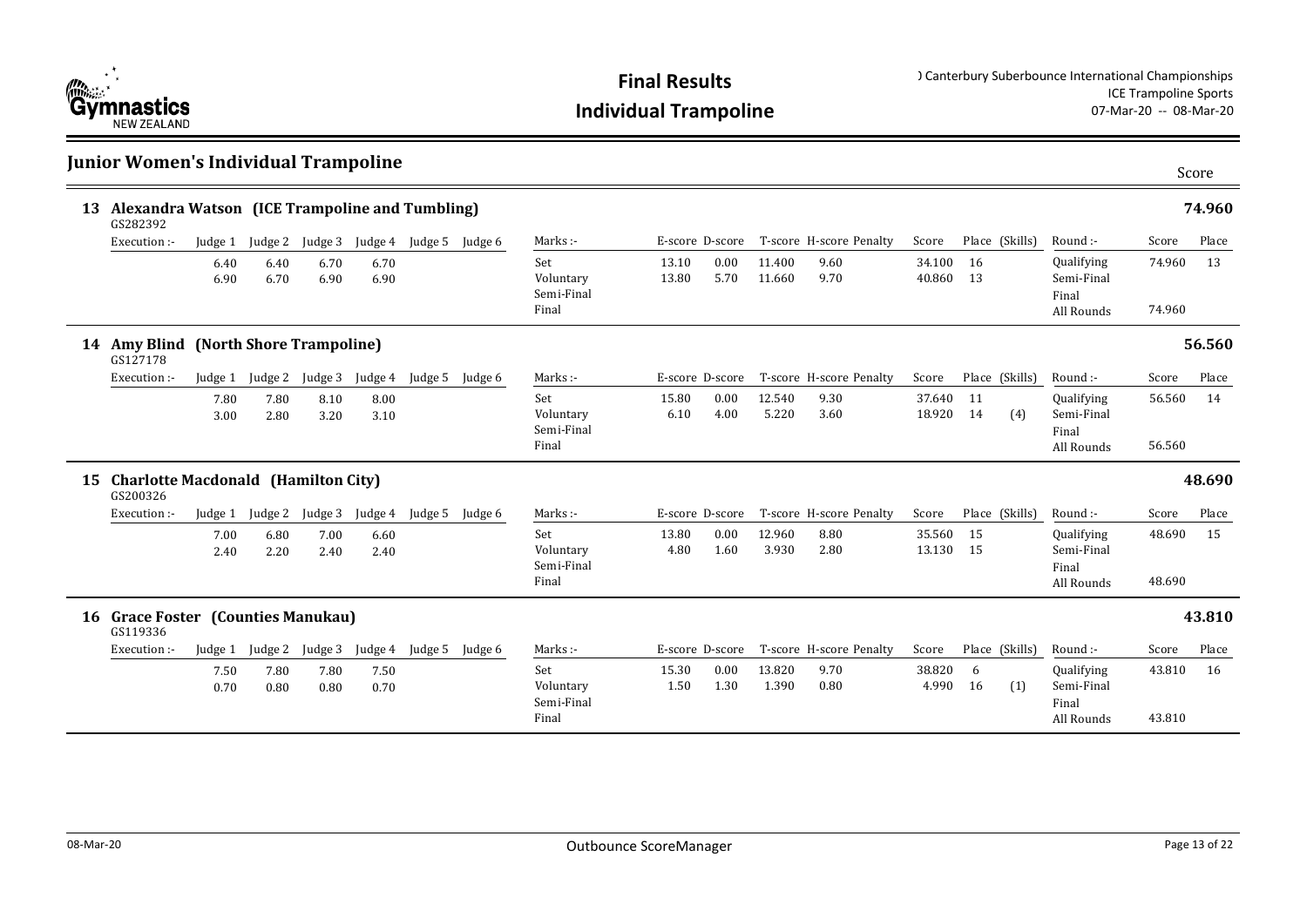

### **Junior Women's Individual Trampoline**

| 17 Holly Fisher (Olympia Gymnastics)<br>GS113742 |         |         |         |         |         |         |            |      |      |       |                                         | Withdrawn |                |            |       | 0.000 |
|--------------------------------------------------|---------|---------|---------|---------|---------|---------|------------|------|------|-------|-----------------------------------------|-----------|----------------|------------|-------|-------|
| Execution :-                                     | Judge 1 | Judge 2 | Judge 3 | Judge 4 | Judge 5 | Judge 6 | Marks:-    |      |      |       | E-score D-score T-score H-score Penalty | Score     | Place (Skills) | Round :-   | Score | Place |
|                                                  |         |         |         |         |         |         | Set        | 0.00 | 0.00 | 0.000 | 0.00                                    | 0.000 17  |                | Qualifying |       | 17    |
|                                                  |         |         |         |         |         |         | Voluntary  | 0.00 | 0.00 | 0.000 | 0.00                                    | 0.000 17  |                | Semi-Final |       |       |
|                                                  |         |         |         |         |         |         | Semi-Final |      |      |       |                                         |           |                | Final      |       |       |
|                                                  |         |         |         |         |         |         | Final      |      |      |       |                                         |           |                | All Rounds |       |       |

### **Judging Panels:**<br>Qualifying Round

| Qualifying Round         |                            | Semi-Final Round | <b>Final Round</b>   |
|--------------------------|----------------------------|------------------|----------------------|
| Chair of Panel           | Ken Olley (ICE)            |                  | Chair of Pane        |
| <b>Execution Judge 1</b> | Norma Merrick (Olympia)    |                  | Execution Juc        |
| Execution Judge 2        | Alana Costley (ICON)       |                  | Execution Juc        |
| <b>Execution Judge 3</b> | Vicki Humphreys (ICE)      |                  | Execution Juc        |
| Execution Judge 4        | Janet Blind (North Shore)  |                  | <b>Execution</b> Juc |
| Horizontal Displacement  | Carolyn Wallis (Hamilton)  |                  | Horizontal Di        |
| Ass. Horiz. Displacement | Kaye Hayes (CSG)           |                  | Ass. Horiz. Di       |
| Difficulty Judge         | Jodie Alley (North Shore)  |                  | Difficulty Jud       |
| Ass. Difficulty Judge    | Jessica Thompson (Dunedin) |                  | Ass. Difficulty      |

| Chair of Panel           | Ken Olley (ICE)            |
|--------------------------|----------------------------|
| Execution Judge 1        | Norma Merrick (Olympia)    |
| <b>Execution Judge 2</b> | Alana Costley (ICON)       |
| <b>Execution Judge 3</b> | Vicki Humphreys (ICE)      |
| <b>Execution Judge 4</b> | Janet Blind (North Shore)  |
| Horizontal Displacement  | Carolyn Wallis (Hamilton)  |
| Ass. Horiz. Displacement | Kaye Hayes (CSG)           |
| Difficulty Judge         | Jodie Alley (North Shore)  |
| Ass. Difficulty Judge    | Jessica Thompson (Dunedin) |
|                          |                            |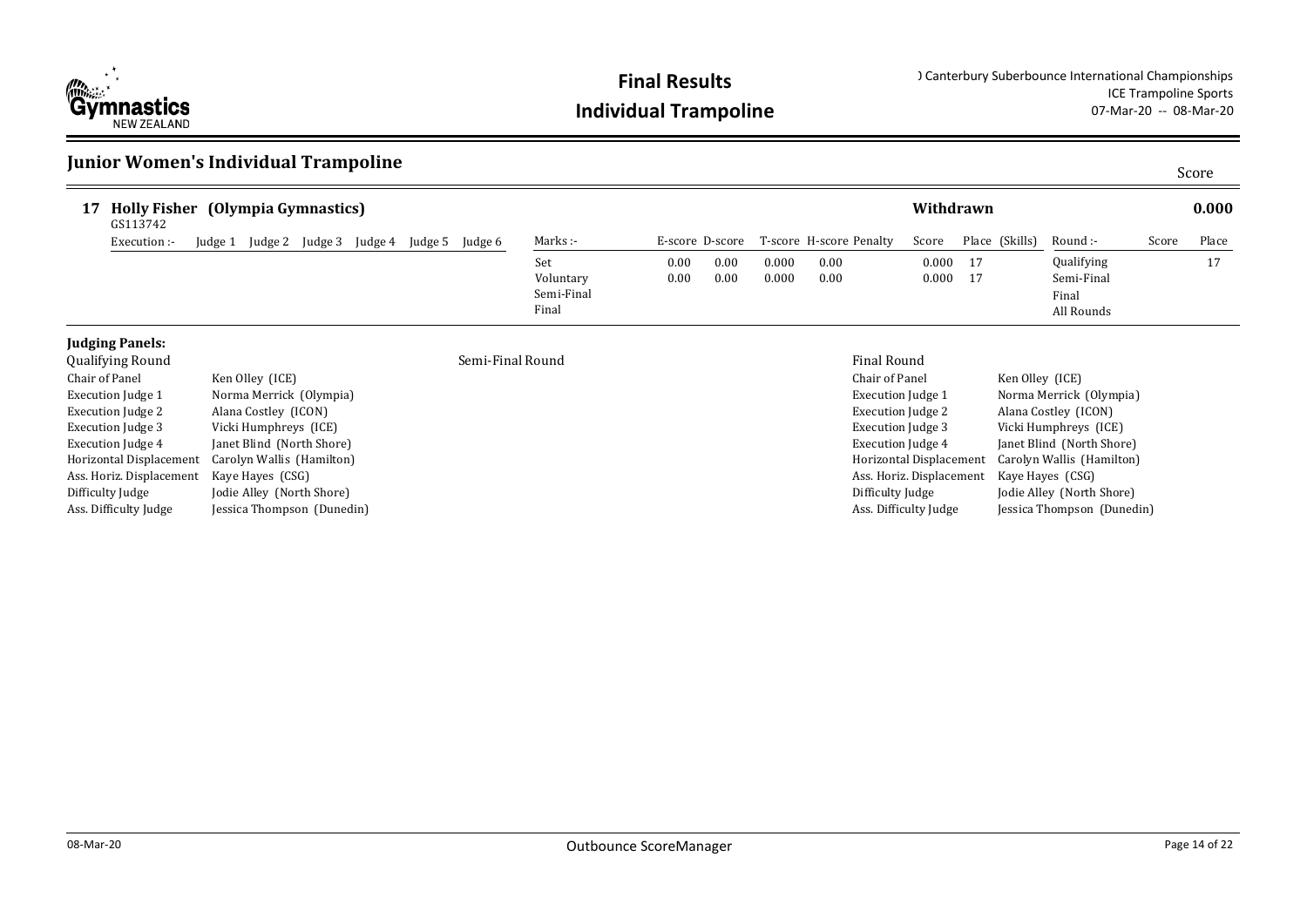

### **Sub Junior Men's Individual Trampoline**

| 1 Jackson Stone (Hamilton City)<br>GS222702         |              |              |              |              |                         |                 |                     |                 |              |                  |                                         |                  |                     |                          |                    | 140.486          |
|-----------------------------------------------------|--------------|--------------|--------------|--------------|-------------------------|-----------------|---------------------|-----------------|--------------|------------------|-----------------------------------------|------------------|---------------------|--------------------------|--------------------|------------------|
| Execution :-                                        | Judge 1      | Judge 2      | Judge 3      | Judge 4      | Judge 5 Judge 6         |                 | Marks:-             |                 |              |                  | E-score D-score T-score H-score Penalty | Score            | Place (Skills)      | Round :-                 | Score              | Place            |
|                                                     | 8.90<br>8.10 | 8.50<br>7.80 | 8.60<br>8.50 | 9.20<br>8.10 |                         |                 | Set<br>Voluntary    | 17.50<br>16.20  | 0.00<br>9.80 | 15.090<br>14.554 | 9.45<br>9.20                            | 42.040<br>49.754 | $\overline{1}$<br>1 | Qualifying<br>Semi-Final | 91.794             | 1                |
|                                                     | 7.70         | 7.70         | 8.50         | 7.90         |                         |                 | Semi-Final<br>Final | 15.60           | 9.80         | 14.042           | 9.25                                    | 48.692 1         |                     | Final<br>All Rounds      | 140.486<br>140.486 | $\overline{1}$   |
| 2 Luka Hall (Counties Manukau)<br>GS195440          |              |              |              |              |                         |                 |                     |                 |              |                  |                                         |                  |                     |                          |                    | 130.346          |
| Execution :-                                        | Judge 1      | Judge 2      | Judge 3      | Judge 4      |                         | Judge 5 Judge 6 | Marks:-             | E-score D-score |              |                  | T-score H-score Penalty                 | Score            | Place (Skills)      | Round :-                 | Score              | Place            |
|                                                     | 7.90<br>7.00 | 7.90<br>7.30 | 7.90<br>6.50 | 8.00<br>6.70 |                         |                 | Set<br>Voluntary    | 15.80<br>13.70  | 0.00<br>9.70 | 13.614<br>13.231 | 9.15<br>8.90                            | 38.564<br>45.531 | 3<br>2              | Qualifying<br>Semi-Final | 84.095             | 2                |
|                                                     | 6.90         | 7.30         | 7.30         | 7.10         |                         |                 | Semi-Final<br>Final | 14.40           | 9.70         | 13.551           | 8.60                                    | 46.251 2         |                     | Final<br>All Rounds      | 130.346<br>130.346 | 2                |
|                                                     |              |              |              |              |                         |                 |                     |                 |              |                  |                                         |                  |                     |                          |                    |                  |
| 3 Peter Ladur (Hamilton City)<br>GS258508           |              |              |              |              |                         |                 |                     |                 |              |                  |                                         |                  |                     |                          |                    | 126.874          |
| Execution:-                                         | Judge 1      | Judge 2      | Judge 3      |              | Judge 4 Judge 5 Judge 6 |                 | Marks:-             | E-score D-score |              |                  | T-score H-score Penalty                 | Score            | Place (Skills)      | Round :-                 | Score              | Place            |
|                                                     | 7.90<br>7.80 | 7.60<br>7.70 | 8.00<br>8.40 | 7.50         |                         |                 | Set<br>Voluntary    | 15.50<br>15.70  | 0.00<br>6.30 | 13.330<br>13.289 | 9.15<br>9.40                            | 37.980<br>44.689 | $\overline{4}$<br>3 | Qualifying<br>Semi-Final | 82.669             | 3                |
|                                                     | 7.90         | 7.50         | 7.70         | 7.90<br>7.60 |                         |                 | Semi-Final<br>Final | 15.30           | 6.30         | 13.455           | 9.15                                    | 44.205           | $\overline{4}$      | Final<br>All Rounds      | 126.874<br>126.874 | 3                |
| 4 Harvey O'Rourke (Ricochet Trampoline)<br>GS293368 |              |              |              |              |                         |                 |                     |                 |              |                  |                                         |                  |                     |                          |                    |                  |
| Execution :-                                        | Judge 1      | Judge 2      | Judge 3      |              | Judge 4 Judge 5 Judge 6 |                 | Marks:-             | E-score D-score |              |                  | T-score H-score Penalty                 | Score            | Place (Skills)      | Round :-                 | Score              | 125.195<br>Place |
|                                                     | 6.70<br>5.90 | 7.60<br>6.10 | 6.90<br>5.90 | 6.30<br>5.40 |                         |                 | Set<br>Voluntary    | 13.60<br>11.80  | 0.00<br>9.90 | 13.482<br>12.888 | 9.10<br>9.75                            | 36.182<br>44.338 | 6<br>$\overline{4}$ | Qualifying<br>Semi-Final | 80.520             | $\overline{4}$   |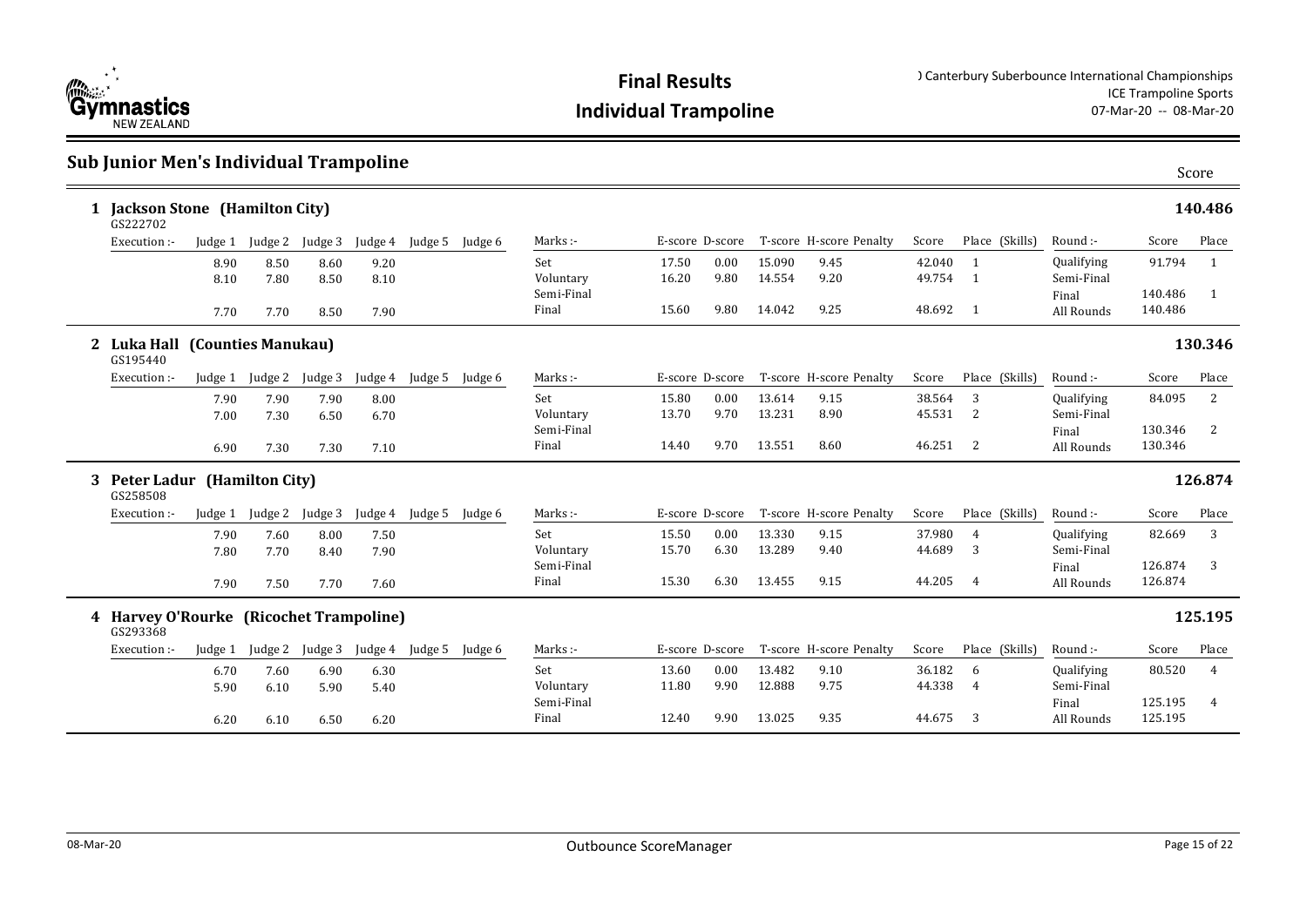

### **Sub Junior Men's Individual Trampoline**

| 5 James Fullerton (North Shore Trampoline)<br>GS231662 |              |              |              |              |         |         |                     |                 |              |                  |                         |                  |                |     |                          |                    | 120.947 |
|--------------------------------------------------------|--------------|--------------|--------------|--------------|---------|---------|---------------------|-----------------|--------------|------------------|-------------------------|------------------|----------------|-----|--------------------------|--------------------|---------|
| Execution :-                                           | Judge 1      | Judge 2      | Judge 3      | Judge 4      | Judge 5 | Judge 6 | Marks :-            | E-score D-score |              |                  | T-score H-score Penalty | Score            | Place (Skills) |     | Round :-                 | Score              | Place   |
|                                                        | 7.20<br>7.00 | 7.40<br>7.30 | 7.50<br>7.00 | 7.40<br>6.50 |         |         | Set<br>Voluntary    | 14.80<br>14.00  | 0.00<br>6.30 | 12.549<br>12.263 | 9.65<br>9.40            | 36.999<br>41.963 | .5<br>.5       |     | Qualifying<br>Semi-Final | 78.962             | .5      |
|                                                        | 7.10         | 7.40         | 6.90         | 6.80         |         |         | Semi-Final<br>Final | 14.00           | 6.30         | 12.085           | 9.60                    | 41.985 5         |                |     | Final<br>All Rounds      | 120.947<br>120.947 | .5      |
| 6 Deacan Brill (Hamilton City)<br>GS141628             |              |              |              |              |         |         |                     |                 |              |                  |                         |                  |                |     |                          |                    | 79.456  |
| Execution :-                                           | Judge 1      | Judge 2      | Judge 3      | Judge 4      | Judge 5 | Judge 6 | Marks:-             | E-score D-score |              |                  | T-score H-score Penalty | Score            | Place (Skills) |     | Round :-                 | Score              | Place   |
|                                                        | 8.40<br>3.10 | 8.50<br>3.10 | 8.80<br>3.10 | 8.40<br>3.10 |         |         | Set<br>Voluntary    | 16.90<br>6.20   | 0.00<br>4.40 | 14.371<br>5.685  | 9.65<br>3.70            | 40.921<br>19.985 | 6              | (4) | Qualifying<br>Semi-Final | 60.906             | 6       |
|                                                        | 2.90         | 2.80         | 2.80         | 2.70         |         |         | Semi-Final<br>Final | 5.60            | 4.40         | 5.450            | 3.10                    | 18.550           | 6              | (4) | Final<br>All Rounds      | 79.456<br>79.456   | -6      |

### **Judging Panels:**

| $\sim$ again, $\sim$ $\sim$ $\sim$ $\sim$ $\sim$ |                            |
|--------------------------------------------------|----------------------------|
| Chair of Panel                                   | Jodie Alley (North Shore)  |
| Execution Judge 1                                | Jessica Thompson (Dunedin) |
| <b>Execution Judge 2</b>                         | Norma Merrick (Olympia)    |
| Execution Judge 3                                | Kaye Hayes (CSG)           |
| <b>Execution Judge 4</b>                         | Annabel French (Counties)  |
| Horizontal Displacement                          | Janet Blind (North Shore)  |
| Ass. Horiz. Displacement                         | Veronique Manti (Dunedin)  |
| Difficulty Judge                                 | Vicki Humphreys (ICE)      |
| Ass. Difficulty Judge                            | Alana Costley (ICON)       |
|                                                  |                            |

Qualifying Round Final Round Semi-Final Round Semi-Final Round Final Round

| Chair of Panel           | Jodie Alley (North Shore)  |
|--------------------------|----------------------------|
| Execution Judge 1        | Jessica Thompson (Dunedin) |
| Execution Judge 2        | Norma Merrick (Olympia)    |
| <b>Execution Judge 3</b> | Kaye Hayes (CSG)           |
| Execution Judge 4        | Annabel French (Counties)  |
| Horizontal Displacement  | Janet Blind (North Shore)  |
| Ass. Horiz. Displacement | Veronique Manti (Dunedin)  |
| Difficulty Judge         | Vicki Humphreys (ICE)      |
| Ass. Difficulty Judge    | Alana Costley (ICON)       |
|                          |                            |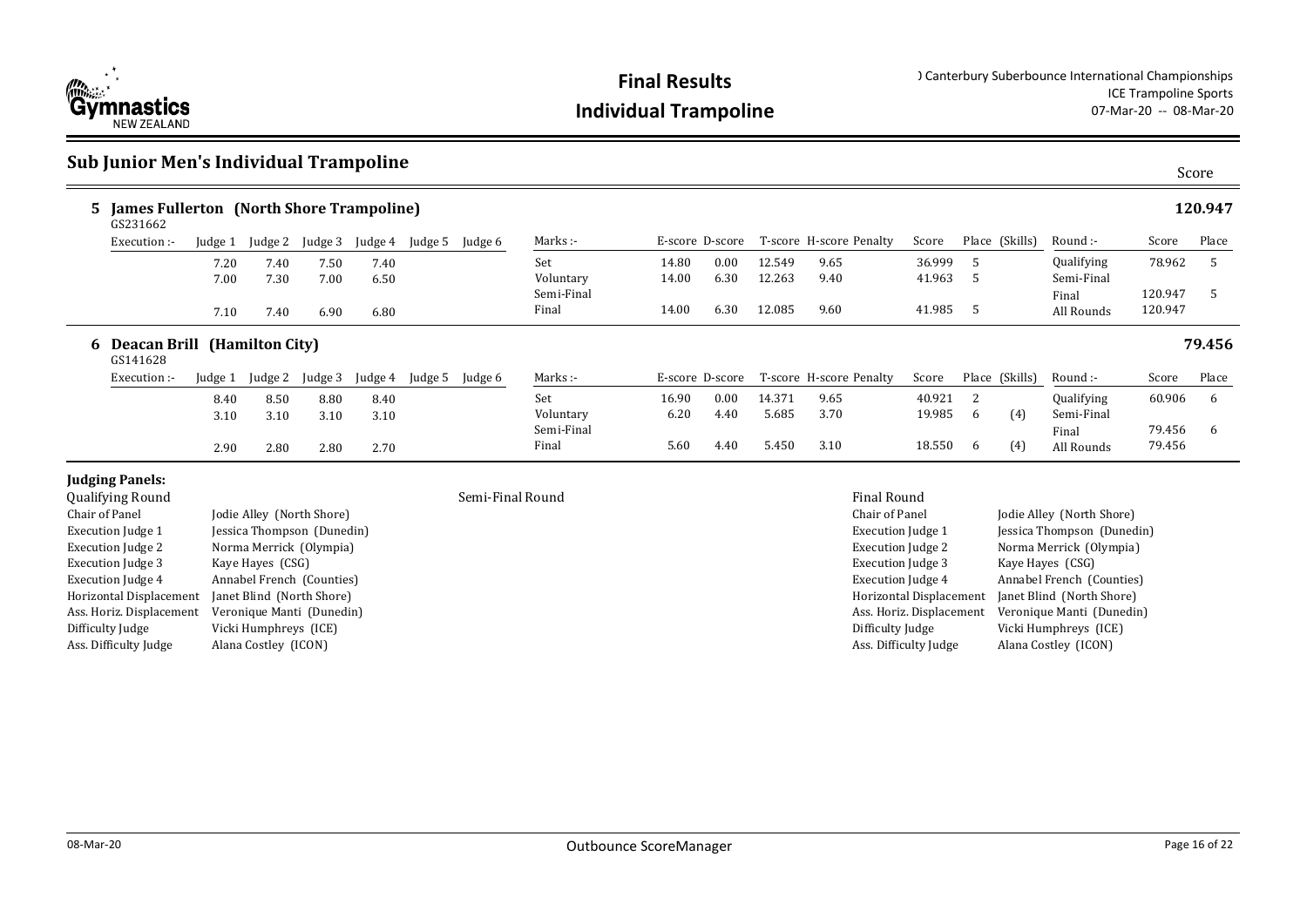

| <b>Sub Junior Women's Individual Trampoline</b>  |              |              |                 |              |                 |         |                     |                 |                 |                  |                         |                  |                            |                                 |                    | Score          |
|--------------------------------------------------|--------------|--------------|-----------------|--------------|-----------------|---------|---------------------|-----------------|-----------------|------------------|-------------------------|------------------|----------------------------|---------------------------------|--------------------|----------------|
| 1 Lauren Sheere (Olympia Gymnastics)<br>GS164991 |              |              |                 |              |                 |         |                     |                 |                 |                  |                         |                  |                            |                                 |                    | 132.139        |
| Execution :-                                     | Judge 1      |              | Judge 2 Judge 3 | Judge 4      | Judge 5         | Judge 6 | Marks:-             |                 | E-score D-score |                  | T-score H-score Penalty | Score            | Place (Skills)             | Round :-                        | Score              | Place          |
|                                                  | 8.70<br>8.50 | 8.20<br>8.10 | 8.60<br>8.50    | 8.10<br>8.10 |                 |         | Set<br>Voluntary    | 16.80<br>16.60  | 0.00<br>7.20    | 13.576<br>13.082 | 9.30<br>9.50            | 39.676<br>46.382 | 2<br>1                     | Qualifying<br>Semi-Final        | 86.058             | 1              |
|                                                  | 8.00         | 8.10         | 8.20            | 8.20         |                 |         | Semi-Final<br>Final | 16.30           | 7.20            | 13.081           | 9.50                    | 46.081 1         |                            | Final<br>All Rounds             | 132.139<br>132.139 | -1             |
| 2 Trinity Kelly (Counties Manukau)<br>GS187863   |              |              |                 |              |                 |         |                     |                 |                 |                  |                         |                  |                            |                                 |                    | 123.808        |
| Execution :-                                     | Judge 1      | Judge 2      | Judge 3         | Judge 4      | Judge 5         | Judge 6 | Marks:-             |                 | E-score D-score |                  | T-score H-score Penalty | Score            | Place (Skills)             | Round :-                        | Score              | Place          |
|                                                  | 7.00<br>6.50 | 7.50<br>6.90 | 6.80<br>6.80    | 6.50<br>6.50 |                 |         | Set<br>Voluntary    | 13.80<br>13.30  | 0.00<br>6.70    | 13.651<br>13.100 | 9.30<br>9.35            | 36.751<br>42.450 | 3<br>2                     | Qualifying<br>Semi-Final        | 79.201             | 2              |
|                                                  | 7.10         | 7.40         | 7.40            | 7.50         |                 |         | Semi-Final<br>Final | 14.80           | 6.70            | 13.507           | 9.60                    | 44.607           | 3                          | Final<br>All Rounds             | 123.808<br>123.808 | $\overline{2}$ |
| 3 Zoe Davis (North Shore Trampoline)<br>GS174383 |              |              |                 |              |                 |         |                     |                 |                 |                  |                         |                  |                            |                                 |                    | 102.361        |
| Execution :-                                     | Judge 1      | Judge 2      | Judge 3         | Judge 4      | Judge 5 Judge 6 |         | Marks:-             |                 | E-score D-score |                  | T-score H-score Penalty | Score            | Place (Skills)             | Round :-                        | Score              | Place          |
|                                                  | 8.60<br>2.50 | 8.70<br>2.50 | 8.50<br>2.40    | 8.50<br>2.30 |                 |         | Set<br>Voluntary    | 17.10<br>4.90   | 0.00<br>3.40    | 14.439<br>4.361  | 9.45<br>2.90            | 40.989<br>15.561 | $\overline{1}$<br>(3)<br>4 | <b>Qualifying</b><br>Semi-Final | 56.550             | 3              |
|                                                  | 7.20         | 6.80         | 7.40            | 6.70         |                 |         | Semi-Final<br>Final | 14.00           | 8.80            | 13.861           | 9.15                    | 45.811           | 2                          | Final<br>All Rounds             | 102.361<br>102.361 | 3              |
| 4 Jessica Rouse (Counties Manukau)<br>GS170442   |              |              |                 |              |                 |         |                     |                 |                 |                  |                         |                  |                            |                                 |                    | 86.059         |
| Execution :-                                     | Judge 1      | Judge 2      | Judge 3         | Judge 4      | Judge 5 Judge 6 |         | Marks:-             | E-score D-score |                 |                  | T-score H-score Penalty | Score            | Place (Skills)             | Round :-                        | Score              | Place          |
|                                                  | 0.70         | 0.70         | 0.60            | 0.70         |                 |         | Set                 | 1.40            | 0.00            | 1.298            | 0.90                    | 3.598            | 5<br>(1)                   | Qualifying                      | 43.791             | 4              |
|                                                  | 6.70         | 7.00         | 6.70            | 6.90         |                 |         | Voluntary           | 13.60           | 5.60            | 12.093           | 8.90                    | 40.193           | 3                          | Semi-Final                      |                    |                |
|                                                  | 7.50         | 7.70         | 7.50            | 7.70         |                 |         | Semi-Final<br>Final | 15.20           | 5.60            | 12.168           | 9.30                    | 42.268           | $\overline{4}$             | Final<br>All Rounds             | 86.059<br>86.059   | 4              |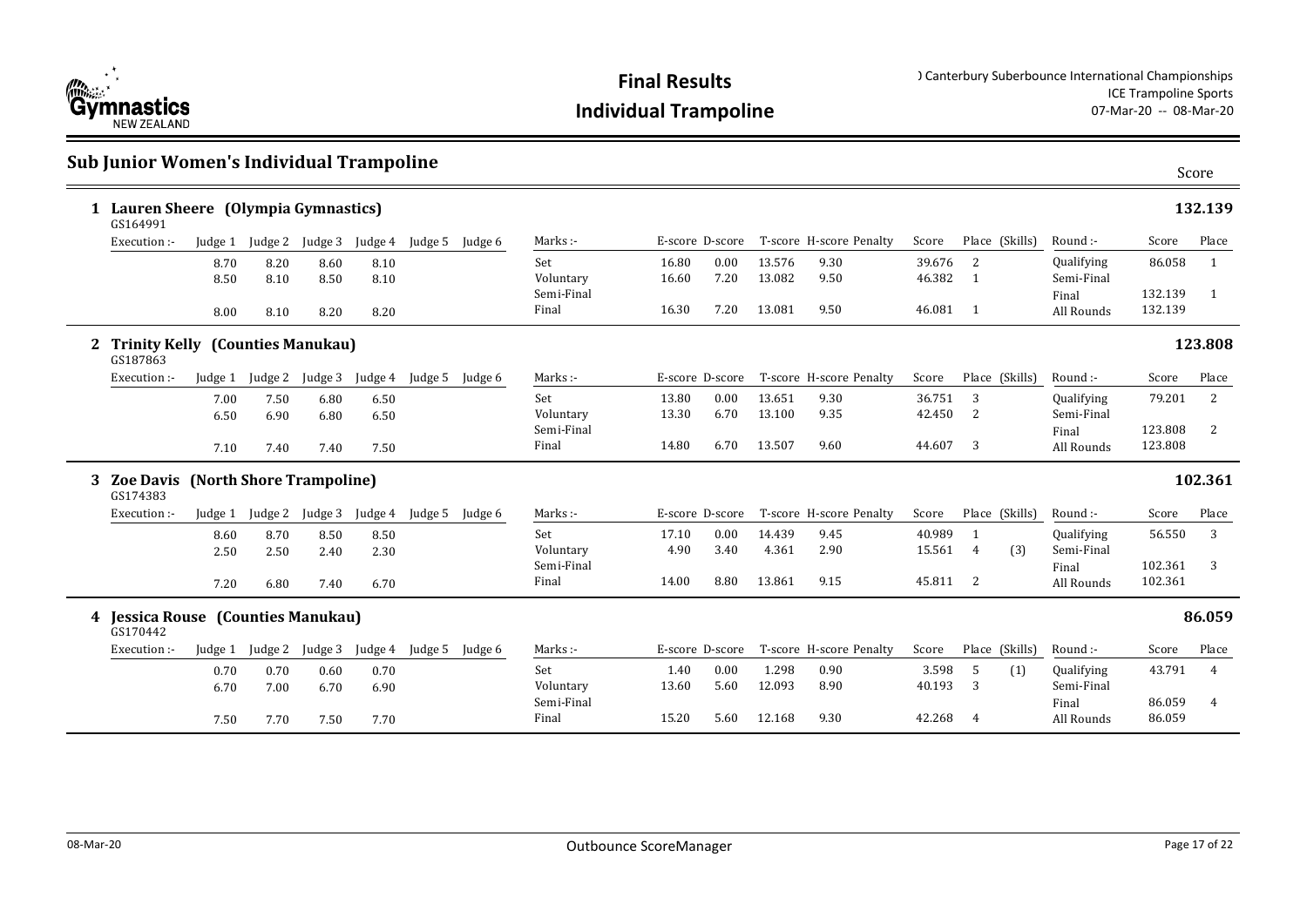

# **Individual Trampoline**

### **Sub Junior Women's Individual Trampoline** Score

| 5 Lucy Lucas (ICE Trampoline and Tumbling)<br>GS282387       |              |                           |              |              |         |                  |                     |                 |              |                 |                               |                 |          |                |                           |                  | 81.011 |
|--------------------------------------------------------------|--------------|---------------------------|--------------|--------------|---------|------------------|---------------------|-----------------|--------------|-----------------|-------------------------------|-----------------|----------|----------------|---------------------------|------------------|--------|
| Execution :-                                                 | Judge 1      | Judge 2                   | Judge 3      | Judge 4      | Judge 5 | Judge 6          | Marks :-            | E-score D-score |              |                 | T-score H-score Penalty       | Score           |          | Place (Skills) | Round :-                  | Score            | Place  |
|                                                              | 6.10<br>1.40 | 5.70<br>0.70              | 5.80<br>1.30 | 5.80<br>1.20 |         |                  | Set<br>Voluntary    | 11.60<br>2.50   | 0.00<br>0.40 | 11.423<br>2.226 | 9.90<br>2.00                  | 32.923<br>7.126 | 4<br>- 5 | (2)            | Qualifying<br>Semi-Final  | 40.049           |        |
|                                                              | 6.40         | 6.60                      | 6.30         | 5.90         |         |                  | Semi-Final<br>Final | 12.70           | 7.20         | 11.512          | 9.55                          | 40.962          |          |                | Final<br>All Rounds       | 81.011<br>81.011 |        |
| <b>Judging Panels:</b><br>Qualifying Round<br>Chair of Panel |              | Jodie Alley (North Shore) |              |              |         | Semi-Final Round |                     |                 |              |                 | Final Round<br>Chair of Panel |                 |          |                | Jodie Alley (North Shore) |                  |        |

| Chair of Panel           | Jodie Alley (North Shore)  |
|--------------------------|----------------------------|
| <b>Execution Judge 1</b> | Jessica Thompson (Dunedin) |
| <b>Execution Judge 2</b> | Norma Merrick (Olympia)    |
| <b>Execution Judge 3</b> | Kaye Hayes (CSG)           |
| <b>Execution Judge 4</b> | Annabel French (Counties)  |
| Horizontal Displacement  | Janet Blind (North Shore)  |
| Ass. Horiz. Displacement | Veronique Manti (Dunedin)  |
| Difficulty Judge         | Vicki Humphreys (ICE)      |
| Ass. Difficulty Judge    | Alana Costley (ICON)       |
|                          |                            |

| Chair of Panel           | Jodie Alley (North Shore)  |
|--------------------------|----------------------------|
| Execution Judge 1        | Jessica Thompson (Dunedin) |
| <b>Execution Judge 2</b> | Norma Merrick (Olympia)    |
| Execution Judge 3        | Kaye Hayes (CSG)           |
| <b>Execution Judge 4</b> | Annabel French (Counties)  |
| Horizontal Displacement  | Janet Blind (North Shore)  |
| Ass. Horiz. Displacement | Veronique Manti (Dunedin)  |
| Difficulty Judge         | Vicki Humphreys (ICE)      |
| Ass. Difficulty Judge    | Alana Costley (ICON)       |
|                          |                            |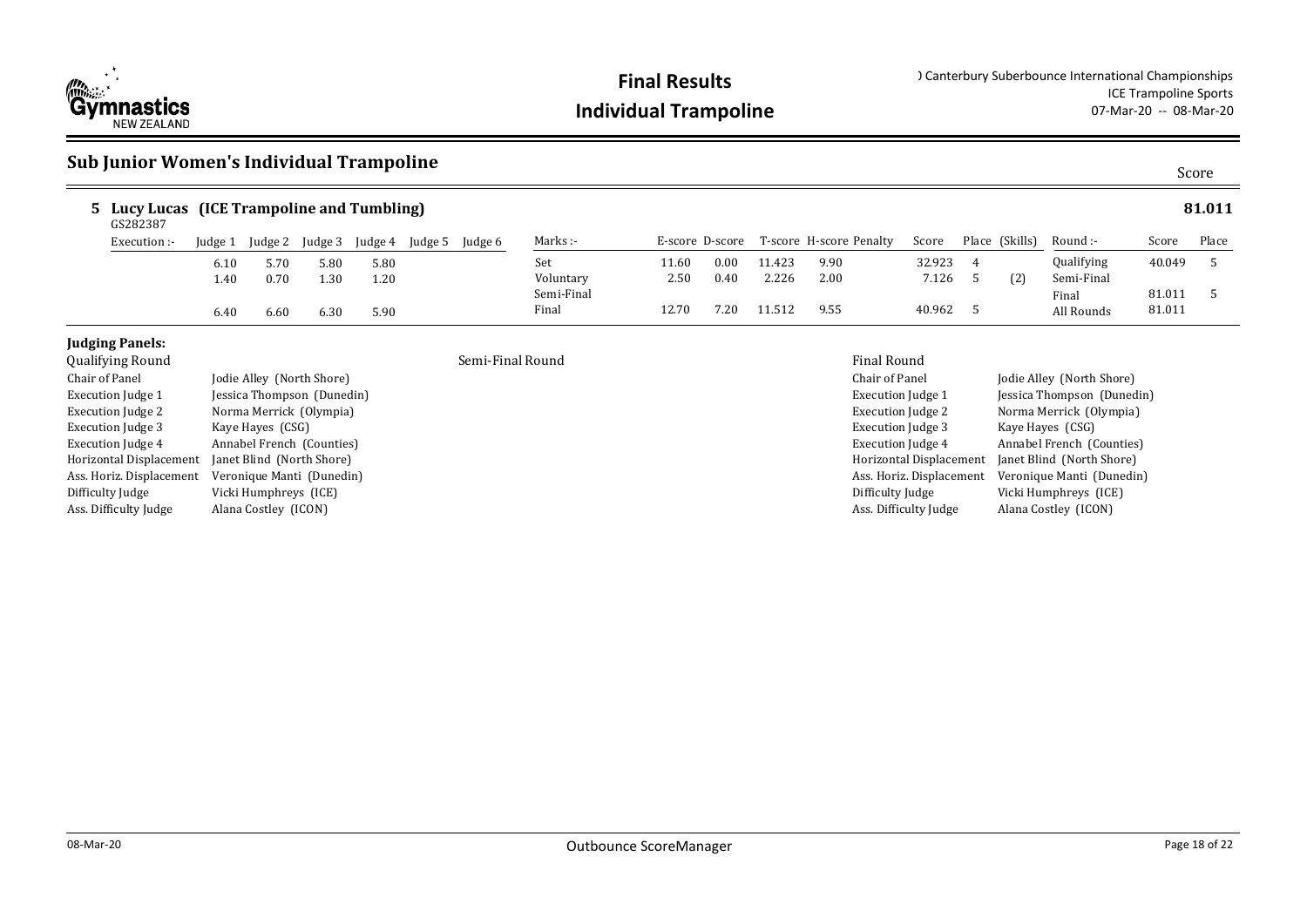

14.70 8.40 12.829 9.05 44.979 2 All Rounds 125.036

### **Youth Men's Individual Trampoline** Score **Lachlan Fisher (ICE Trampoline and Tumbling) 1 128.878** 15.90 0.00 13.195 9.65 38.745 2 13.60 9.70 12.517 8.60 44.417 2 14.00 9.70 12.966 9.05 45.716 1 All Rounds 128.878 Set Voluntary Semi-Final Final Marks :- The Score D-score T-score H-score Penalty Score Place (Skills) Round :-Qualifying Semi-Final Final All Rounds Score Place 83.162 1 128.878 1 (Skills) GS169283 Execution :- Judge 1 Judge 2 Judge 3 Judge 4 Judge 5 Judge 6 8.00 7.80 8.60 7.90 6.70 6.90 7.50 6.60 6.90 7.10 7.20 6.70 **Thomas Fisher (ICE Trampoline and Tumbling) 2 126.182** 15.90 0.00 12.171 9.50 0.00 37.571 3 14.40 9.10 11.903 9.50 44.903 1 13.50 9.10 11.708 9.40 43.708 4 All Rounds 126.182 Set Voluntary Semi-Final Final Marks :- F-score D-score T-score H-score Penalty Score Place (Skills) Round :-Qualifying Semi-Final Final Score Place 82.474 2 126.182 2 Place (Skills) GS113745 Execution :- Judge 1 Judge 2 Judge 3 Judge 4 Judge 5 Judge 6 7.80 8.20 8.10 7.50 7.60 7.20 7.20 6.90 6.60 6.90 6.70 6.80 **Jay Dixon (Olympia Gymnastics) 3 126.031** 15.10 0.00 12.810 9.55 37.460 4 14.60 8.10 11.631 9.80 44.131 3 14.70 8.10 11.940 9.70 44.440 3 All Rounds 126.031 Set Voluntary Semi-Final Final Marks :- T-score D-score T-score H-score Penalty Score Place (Skills) Round :-Qualifying Semi-Final Final Score Place 81.591 3 126.031 3 Place (Skills) GS299163 Execution :- Judge 1 Judge 2 Judge 3 Judge 4 Judge 5 Judge 6 7.90 7.60 7.40 7.50 6.80 7.70 7.50 7.10 7.30 7.60 7.40 7.20 **Roman McEvedy (North Shore Trampoline) 4 125.036** 15.10 0.00 12.676 8.95 36.726 6 13.30 8.40 12.631 9.00 43.331 4 Set Voluntary Semi-Final Final Marks :- T-score D-score T-score H-score Penalty Score Place (Skills) Round :-Qualifying Semi-Final Final Score Place 80.057 4 125.036 4 Place (Skills) GS295189 Execution :- Judge 1 Judge 2 Judge 3 Judge 4 Judge 5 Judge 6 7.70 7.50 7.60 7.40 6.70 6.60 7.10 6.40

6.80 7.60 7.30 7.40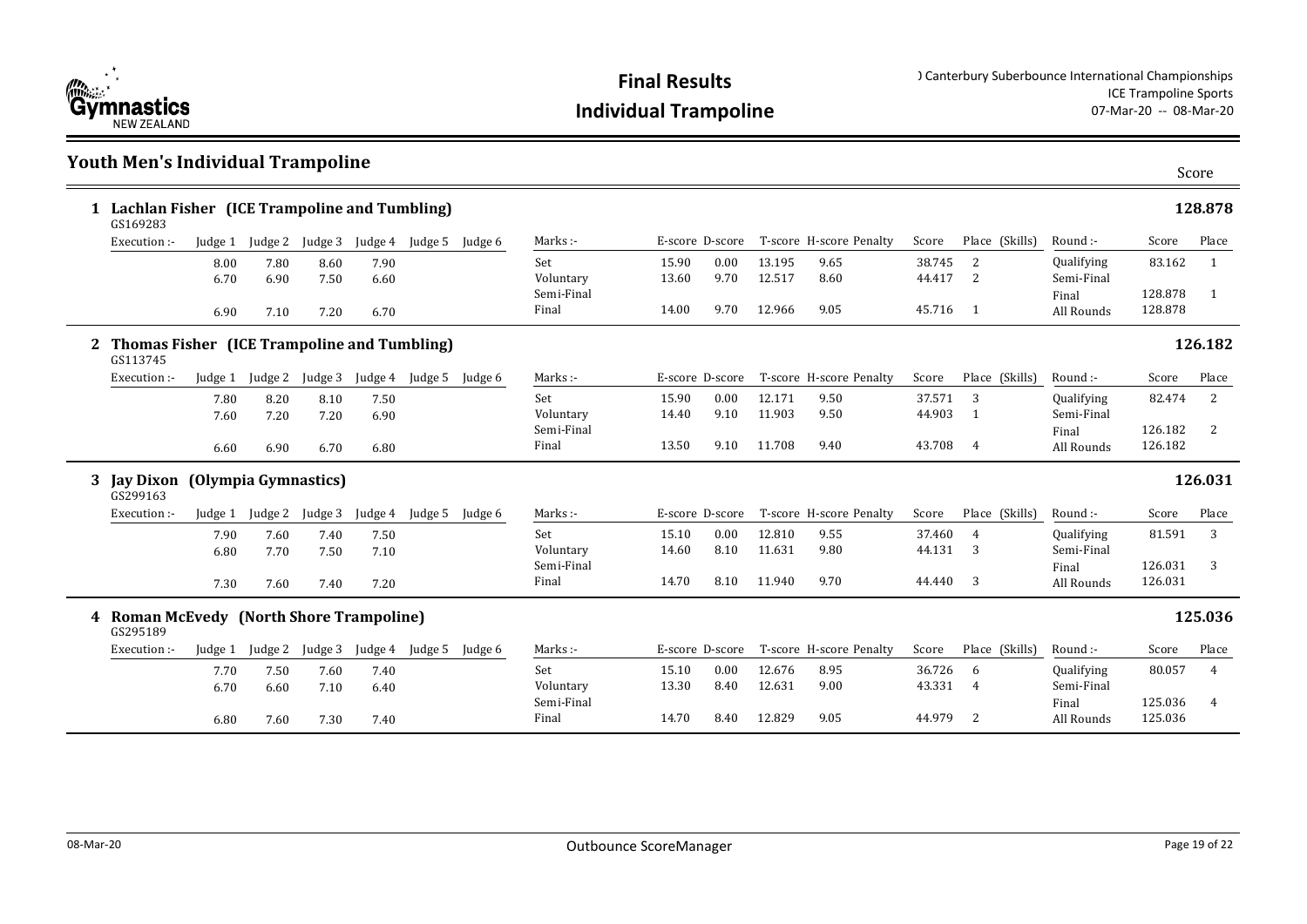

### **Youth Men's Individual Trampoline**

|    | 5 Enzo Leith (North Shore Trampoline)<br>GS277727         |         |         |         |         |                 |            |                 |      |        |                         |        |                |            |         | 118.801         |
|----|-----------------------------------------------------------|---------|---------|---------|---------|-----------------|------------|-----------------|------|--------|-------------------------|--------|----------------|------------|---------|-----------------|
|    | Execution :-                                              | Judge 1 | Judge 2 | Judge 3 | Judge 4 | Judge 5 Judge 6 | Marks:-    | E-score D-score |      |        | T-score H-score Penalty | Score  | Place (Skills) | Round :-   | Score   | Place           |
|    |                                                           | 7.30    | 7.70    | 6.90    | 6.90    |                 | Set        | 14.20           | 0.00 | 12.346 | 9.45                    | 35.996 | 7              | Qualifying | 76.505  | 7               |
|    |                                                           | 6.50    | 7.30    | 6.80    | 6.50    |                 | Voluntary  | 13.30           | 6.30 | 11.809 | 9.10                    | 40.509 | 8              | Semi-Final |         |                 |
|    |                                                           |         |         |         |         |                 | Semi-Final |                 |      |        |                         |        |                | Final      | 118.801 | 5               |
|    |                                                           | 6.60    | 7.40    | 7.90    | 7.00    |                 | Final      | 14.40           | 6.30 | 12.296 | 9.30                    | 42.296 | -6             | All Rounds | 118.801 |                 |
|    | 6 Harry Brown (North Shore Trampoline)<br>GS284895        |         |         |         |         |                 |            |                 |      |        |                         |        |                |            |         | 118.073         |
|    | Execution:                                                | Judge 1 | Judge 2 | Judge 3 | Judge 4 | Judge 5 Judge 6 | Marks:-    | E-score D-score |      |        | T-score H-score Penalty | Score  | Place (Skills) | Round :-   | Score   | Place           |
|    |                                                           | 6.80    | 7.10    | 7.10    | 6.80    |                 | Set        | 13.90           | 0.00 | 12.325 | 9.60                    | 35.825 | 8              | Qualifying | 76.528  | 6               |
|    |                                                           | 6.80    | 7.20    | 7.60    | 6.40    |                 | Voluntary  | 14.00           | 5.70 | 12.103 | 8.90                    | 40.703 | 7              | Semi-Final |         |                 |
|    |                                                           |         |         |         |         |                 | Semi-Final |                 |      |        |                         |        |                | Final      | 118.073 | -6              |
|    |                                                           | 7.10    | 7.10    | 7.40    | 7.00    |                 | Final      | 14.20           | 5.20 | 12.545 | 9.60                    | 41.545 | -7             | All Rounds | 118.073 |                 |
|    | 7 Uenuku Heaton McKoy (Hamilton City)<br>GS266625         |         |         |         |         |                 |            |                 |      |        |                         |        |                |            |         | 117.262         |
|    | Execution :-                                              | Judge 1 | Judge 2 | Judge 3 | Judge 4 | Judge 5 Judge 6 | Marks:-    | E-score D-score |      |        | T-score H-score Penalty | Score  | Place (Skills) | Round :-   | Score   | Place           |
|    |                                                           | 6.90    | 6.80    | 6.80    | 6.80    |                 | Set        | 13.60           | 0.00 | 10.707 | 8.20                    | 32.507 | 9<br>(9)       | Qualifying | 74.431  | 8               |
|    |                                                           |         |         |         |         |                 |            |                 |      |        |                         |        |                |            |         |                 |
|    |                                                           | 6.80    | 7.00    | 7.40    | 7.00    |                 | Voluntary  | 14.00           | 6.30 | 11.824 | 9.80                    | 41.924 | 6              | Semi-Final |         |                 |
|    |                                                           |         |         |         |         |                 | Semi-Final |                 |      |        |                         |        |                | Final      | 117.262 | $7\overline{ }$ |
|    |                                                           |         | 7.80    | 7.80    | 7.20    |                 | Final      | 15.40           | 6.30 | 11.831 | 9.30                    | 42.831 | - 5            | All Rounds | 117.262 |                 |
| 8. | <b>Nathan Davies (North Shore Trampoline)</b><br>GS284906 |         |         |         |         |                 |            |                 |      |        |                         |        |                |            |         | 88.416          |
|    | Execution :-                                              | Judge 1 | Judge 2 | Judge 3 | Judge 4 | Judge 5 Judge 6 | Marks:-    | E-score D-score |      |        | T-score H-score Penalty | Score  | Place (Skills) | Round :-   | Score   | Place           |
|    |                                                           | 7.40    | 7.60    | 7.90    | 7.00    |                 | Set        | 15.00           | 0.00 | 13.010 | 9.25                    | 37.260 | 5              | Qualifying | 79.425  | 5               |
|    |                                                           | 6.30    | 7.50    | 7.40    | 6.30    |                 | Voluntary  | 13.70           | 7.10 | 12.365 | 9.00                    | 42.165 | 5              | Semi-Final |         |                 |
|    |                                                           |         |         |         |         |                 | Semi-Final |                 |      |        |                         |        |                | Final      | 88.416  | 8               |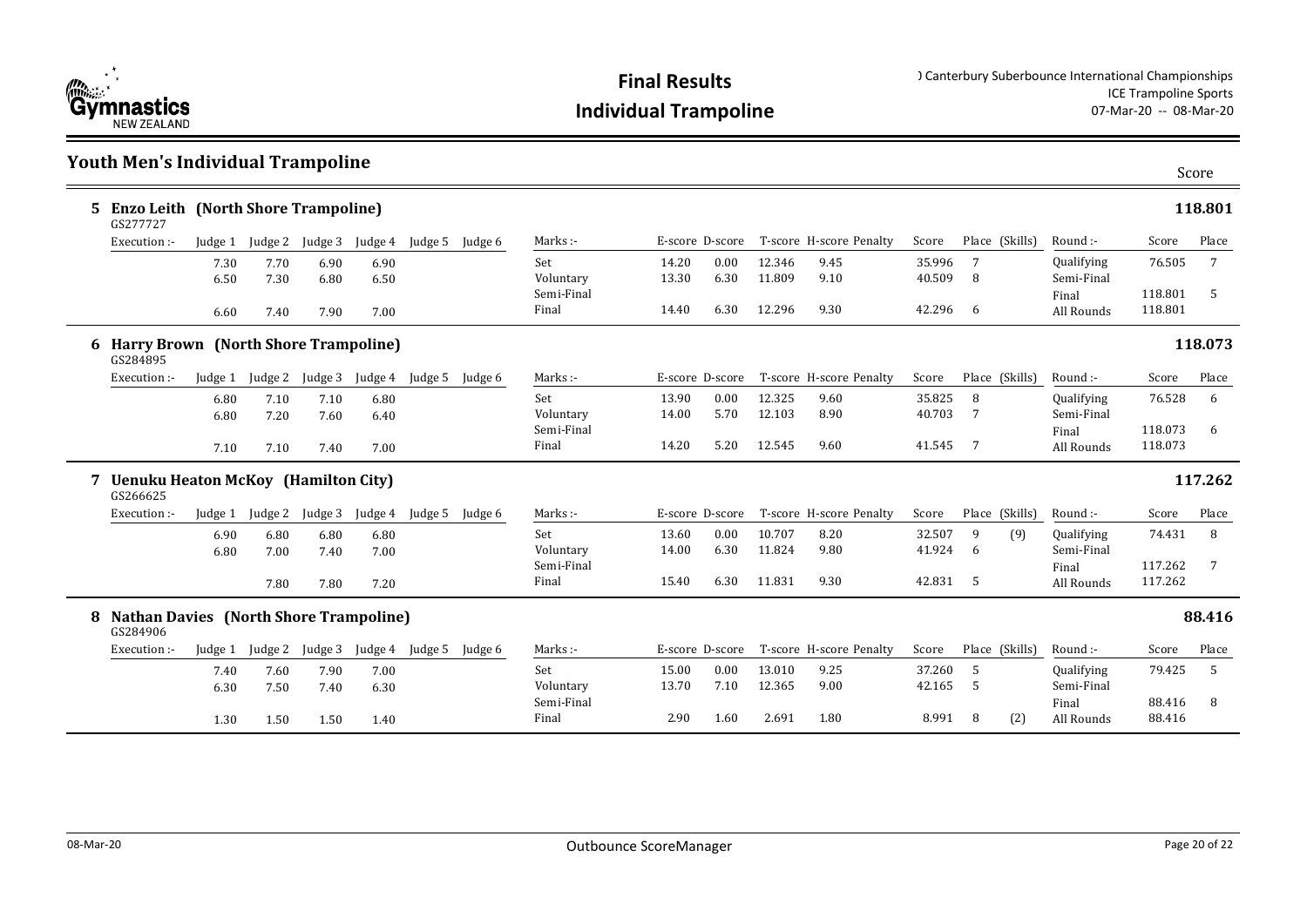

### **Youth Men's Individual Trampoline**

| Flynn Gunther (Olympia Gymnastics)<br>GS170262 |              |              |              |              |         |         |                                |               |              |                 |                                         |                  |   |                |                                   |        | 55.581 |
|------------------------------------------------|--------------|--------------|--------------|--------------|---------|---------|--------------------------------|---------------|--------------|-----------------|-----------------------------------------|------------------|---|----------------|-----------------------------------|--------|--------|
| Execution :-                                   | Judge 1      | Judge 2      | Judge 3      | Judge 4      | Judge 5 | Judge 6 | Marks :-                       |               |              |                 | E-score D-score T-score H-score Penalty | Score            |   | Place (Skills) | Round :-                          | Score  | Place  |
|                                                | 9.00<br>2.40 | 8.10<br>2.50 | 8.70<br>2.30 | 8.60<br>2.00 |         |         | Set<br>Voluntary<br>Semi-Final | 17.30<br>4.70 | 0.00<br>3.10 | 13.936<br>3.945 | 9.70<br>2.90                            | 40.936<br>14.645 | q | (3)            | Qualifying<br>Semi-Final<br>Final | 55.581 |        |
|                                                |              |              |              |              |         |         | Final                          |               |              |                 |                                         |                  |   |                | All Rounds                        | 55.581 |        |
|                                                |              |              |              |              |         |         |                                |               |              |                 |                                         |                  |   |                |                                   |        |        |

### **Judging Panels:**<br>Qualifying Round

| <b>Qualifying Round</b>  |                            | Semi-Final Round | <b>Final Round</b>   |
|--------------------------|----------------------------|------------------|----------------------|
| Chair of Panel           | Jodie Alley (North Shore)  |                  | Chair of Pane        |
| Execution Judge 1        | Jessica Thompson (Dunedin) |                  | <b>Execution</b> Juc |
| <b>Execution Judge 2</b> | Norma Merrick (Olympia)    |                  | Execution Juc        |
| <b>Execution Judge 3</b> | Kaye Hayes (CSG)           |                  | <b>Execution</b> Juc |
| <b>Execution Judge 4</b> | Annabel French (Counties)  |                  | Execution Juc        |
| Horizontal Displacement  | Janet Blind (North Shore)  |                  | Horizontal Di        |
| Ass. Horiz. Displacement | Veronique Manti (Dunedin)  |                  | Ass. Horiz. Di       |
| Difficulty Judge         | Vicki Humphreys (ICE)      |                  | Difficulty Jud       |
| Ass. Difficulty Judge    | Alana Costley (ICON)       |                  | Ass. Difficulty      |
|                          |                            |                  |                      |

| Chair of Panel           | Jodie Alley (North Shore)  |
|--------------------------|----------------------------|
| Execution Judge 1        | Jessica Thompson (Dunedin) |
| <b>Execution Judge 2</b> | Norma Merrick (Olympia)    |
| <b>Execution Judge 3</b> | Kaye Hayes (CSG)           |
| <b>Execution Judge 4</b> | Annabel French (Counties)  |
| Horizontal Displacement  | Janet Blind (North Shore)  |
| Ass. Horiz. Displacement | Veronique Manti (Dunedin)  |
| Difficulty Judge         | Vicki Humphreys (ICE)      |
| Ass. Difficulty Judge    | Alana Costley (ICON)       |
|                          |                            |